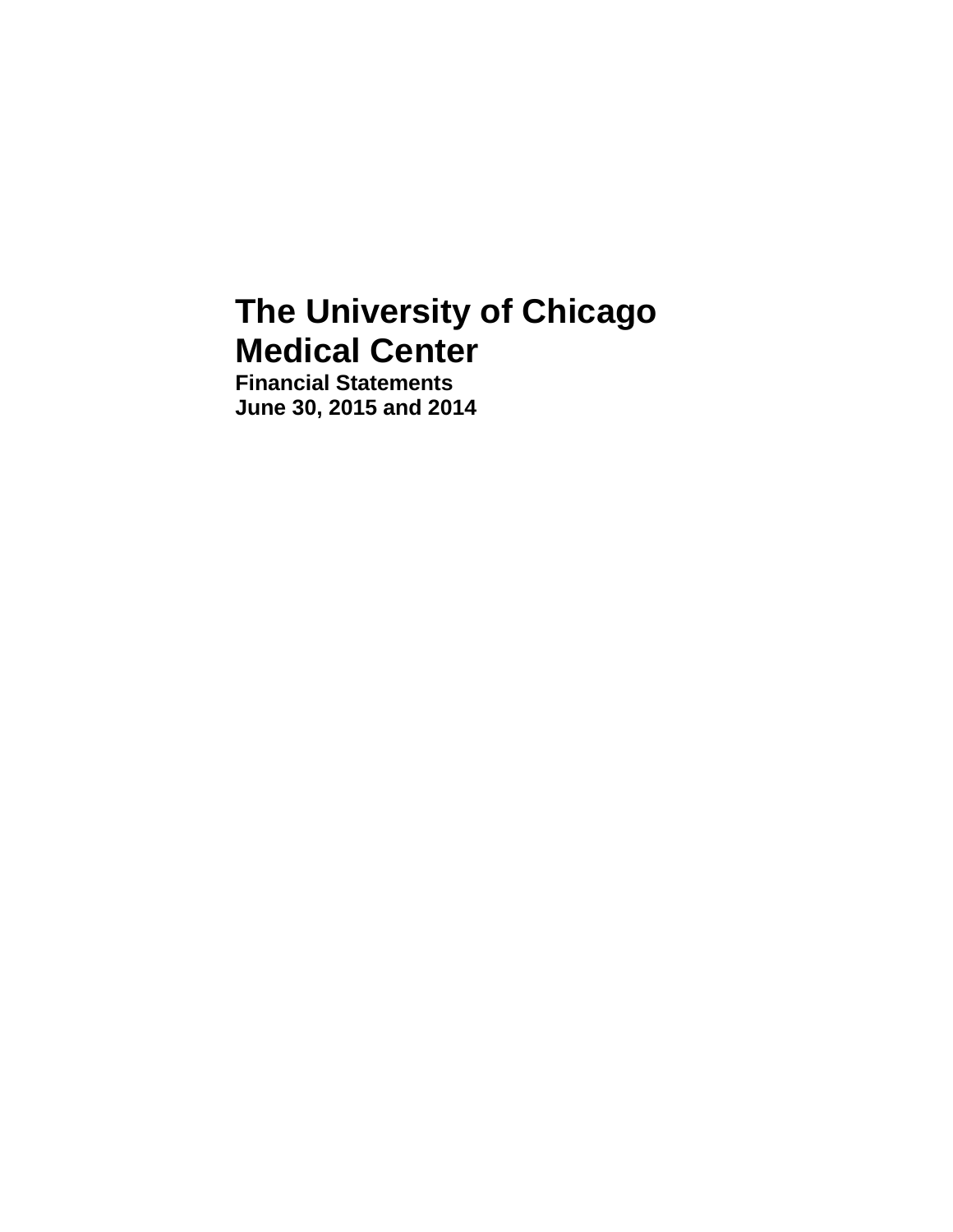# Page(s)

| <b>Financial Statements</b> |  |
|-----------------------------|--|
|                             |  |
|                             |  |
|                             |  |
|                             |  |
|                             |  |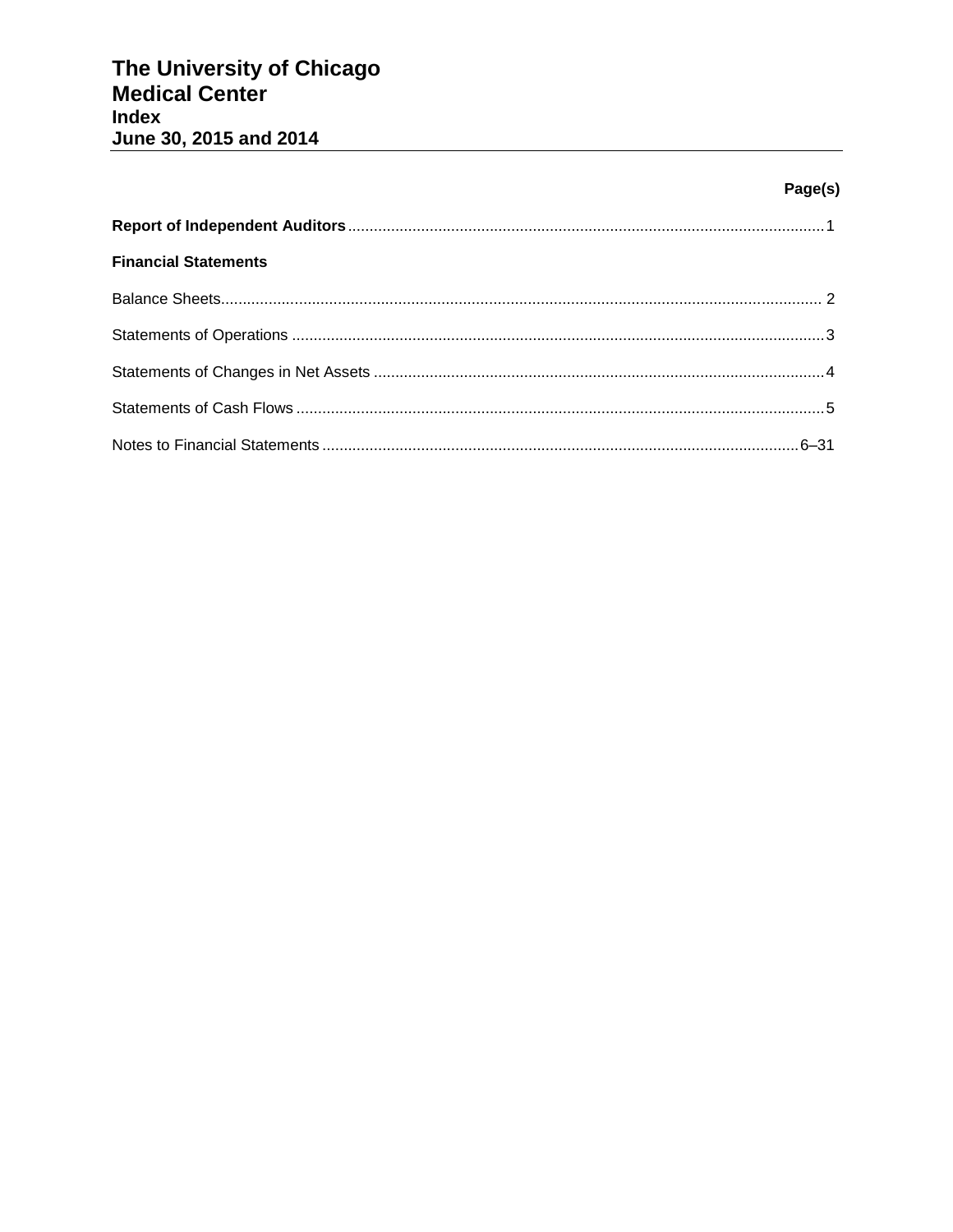

# **Independent Auditor's Report**

To the Board of Trustees of The University of Chicago Medical Center:

We have audited the accompanying financial statements of The University of Chicago Medical Center, which comprise the balance sheets as of June 30, 2015 and 2014, and the related statements of operations, of changes in net assets, and of cash flows for the years then ended.

# *Management's Responsibility for the Financial Statements*

Management is responsible for the preparation and fair presentation of the financial statements in accordance with accounting principles generally accepted in the United States of America; this includes the design, implementation, and maintenance of internal control relevant to the preparation and fair presentation of financial statements that are free from material misstatement, whether due to fraud or error.

## *Auditor's Responsibility*

Our responsibility is to express an opinion on the financial statements based on our audits. We conducted our audits in accordance with auditing standards generally accepted in the United States of America. Those standards require that we plan and perform the audit to obtain reasonable assurance about whether the financial statements are free from material misstatement.

An audit involves performing procedures to obtain audit evidence about the amounts and disclosures in the financial statements. The procedures selected depend on our judgment, including the assessment of the risks of material misstatement of the financial statements, whether due to fraud or error. In making those risk assessments, we consider internal control relevant to the Company's preparation and fair presentation of the financial statements in order to design audit procedures that are appropriate in the circumstances, but not for the purpose of expressing an opinion on the effectiveness of the Company's internal control. Accordingly, we express no such opinion. An audit also includes evaluating the appropriateness of accounting policies used and the reasonableness of significant accounting estimates made by management, as well as evaluating the overall presentation of the financial statements. We believe that the audit evidence we have obtained is sufficient and appropriate to provide a basis for our audit opinion.

## *Opinion*

In our opinion, the financial statements referred to above present fairly, in all material respects, the financial position of The University of Chicago Medical Center at June 30, 2015 and 2014, and the results of its operations and of its cash flows for the years then ended in accordance with accounting principles generally accepted in the United States of America.

PrincipalentrouseCoopers LLP

October 29, 2015

*PricewaterhouseCoopers LLP, One North Wacker, Chicago, IL 60606 T: (312) 298 2000, F: (312) 298 2001,* www.pwc.com/us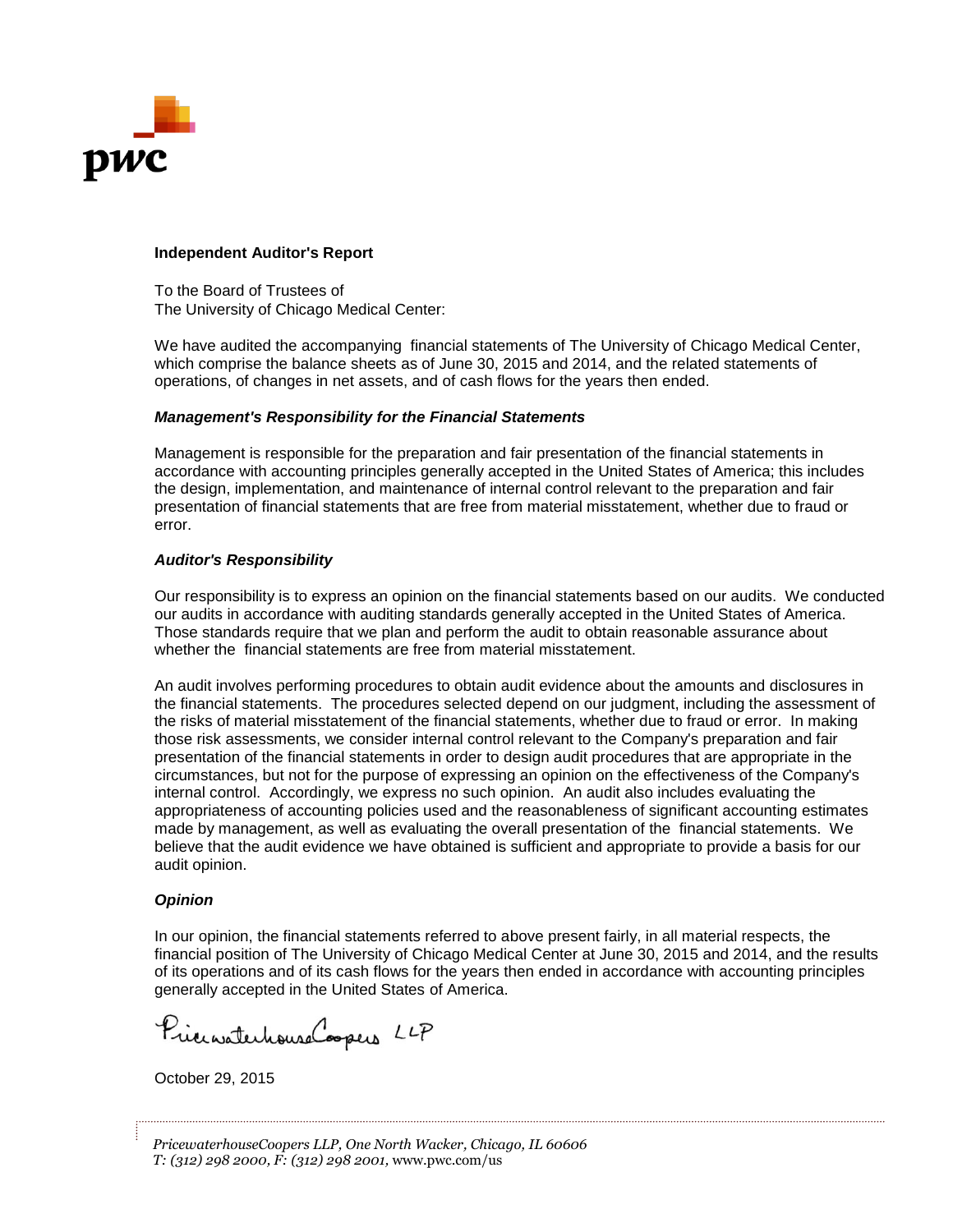# **The University of Chicago Medical Center Balance Sheets June 30, 2015 and 2014 (in thousands of dollars)**

|                                                                        | 2015            | 2014            |
|------------------------------------------------------------------------|-----------------|-----------------|
| <b>Assets</b>                                                          |                 |                 |
| Current assets                                                         |                 |                 |
| Cash and cash equivalents                                              | \$<br>163,969   | \$<br>79,698    |
| Patient accounts receivable, less allowance for doubtful               |                 |                 |
| accounts for 2015 - \$51,737 and 2014 - \$41,874                       | 209,736         | 184,765         |
| Current portion of investments limited to use                          | 5,033           | 11              |
| Current portion of malpractice self-insurance receivable               | 20,129          | 19,305          |
| Current portion of pledges receivable                                  | 1,102           | 2,598           |
| Prepaids, inventory and other current assets                           | 43,148          | 34,176          |
| Total current assets                                                   | 443,117         | 320,553         |
| Investments limited to use, less current portion                       | 1,013,224       | 1,021,660       |
| Property, plant and equipment, net                                     | 1,232,784       | 1,199,907       |
| Pledges receivable, less current portion                               | 1,522           | 1,893           |
| Malpractice self-insurance receivable, less current portion            | 92,571          | 96,134          |
| Other assets, net                                                      | 19,350          | 16,895          |
| <b>Total assets</b>                                                    | \$<br>2,802,568 | \$<br>2,657,042 |
| <b>Liabilities and Net Assets</b>                                      |                 |                 |
| <b>Current liabilities</b>                                             |                 |                 |
| Accounts payable and accrued expenses                                  | \$<br>127,477   | \$<br>115,093   |
| Current portion of long-term debt                                      | 11,535          | 10,050          |
| Current portion of other long-term liabilities                         | 197             | 311             |
| Current portion of estimated third-party payor settlements             | 98,975          | 89,805          |
| Current portion of malpractice self-insurance liability                | 20,129          | 19,305          |
| Due to University of Chicago                                           | 59,437          | 15,761          |
| <b>Total current liabilities</b>                                       | 317,750         | 250,325         |
| <b>Other liabilities</b>                                               |                 |                 |
| Worker's compensation self-insurance liabilities, less current portion | 8,174           | 8,241           |
| Malpractice self-insurance liability, less current portion             | 92,571          | 96,134          |
| Long-term debt, less current portion                                   | 868,008         | 831,035         |
| Interest rate swap liability                                           | 110,447         | 95,810          |
| Other long-term liabilities, less current portion                      | 44,071          | 33,595          |
| <b>Total liabilities</b>                                               | 1,441,021       | 1,315,140       |
| Net assets                                                             |                 |                 |
| Unrestricted                                                           | 1,267,336       | 1,245,856       |
| Temporarily restricted                                                 | 86,109          | 87,954          |
| Permanently restricted                                                 | 8,102           | 8,092           |
| Total net assets                                                       | 1,361,547       | 1,341,902       |
| Total liabilities and net assets                                       | \$<br>2,802,568 | \$<br>2,657,042 |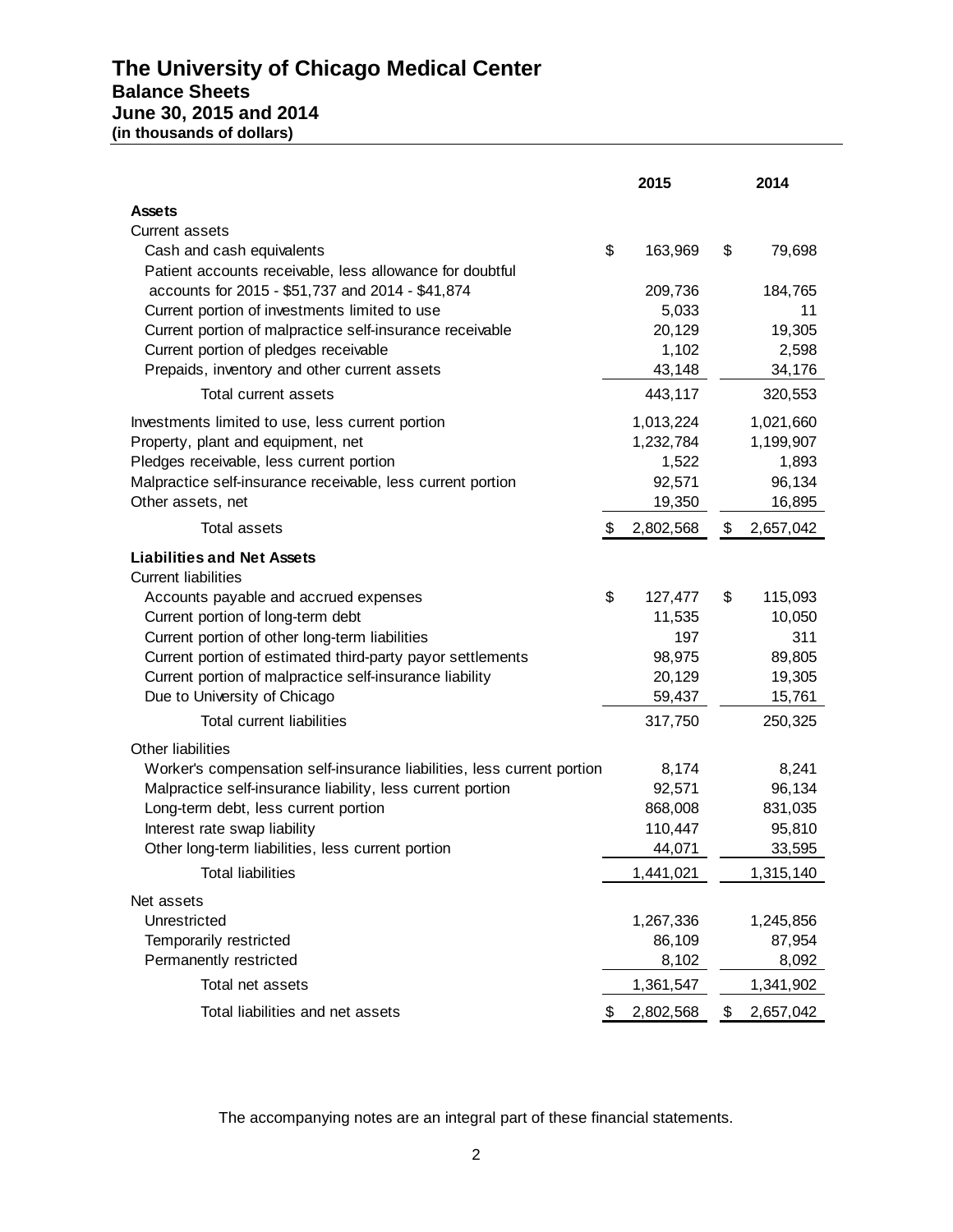# **The University of Chicago Medical Center Statements of Operations Years Ended June 30, 2015 and 2014**

| (in thousands of dollars) |  |
|---------------------------|--|
|---------------------------|--|

|                                                                                                                       | 2015 |           |               | 2014      |
|-----------------------------------------------------------------------------------------------------------------------|------|-----------|---------------|-----------|
|                                                                                                                       |      |           |               |           |
| <b>Operating revenues</b>                                                                                             |      |           |               |           |
| Net patient service revenue                                                                                           | \$   | 1,493,816 | \$            | 1,409,095 |
| Provision for doubtful accounts                                                                                       |      | 52,166    |               | 55,169    |
| Net patient service revenue after provision for doubtful accounts<br>Other operating revenues and net assets released |      | 1,441,650 |               | 1,353,926 |
| from restrictions                                                                                                     |      | 101,643   |               | 93,577    |
| Total operating revenues                                                                                              |      | 1,543,293 |               | 1,447,503 |
| <b>Operating expenses</b>                                                                                             |      |           |               |           |
| Salaries, wages and benefits                                                                                          |      | 681,909   |               | 627,588   |
| Supplies and other                                                                                                    |      | 400,536   |               | 367,633   |
| Physician services from the University of Chicago                                                                     |      | 205,461   |               | 204,586   |
| Insurance                                                                                                             |      | 16,774    |               | 15,345    |
| Interest                                                                                                              |      | 35,632    |               | 33,354    |
| Medicaid provider tax                                                                                                 |      | 36,935    |               | 46,071    |
| Depreciation and amortization                                                                                         |      | 81,902    |               | 83,563    |
| Total operating expenses                                                                                              |      | 1,459,149 |               | 1,378,140 |
| Total operating income                                                                                                |      | 84,144    |               | 69,363    |
| <b>Nonoperating gains</b>                                                                                             |      |           |               |           |
| Investment income and unrestricted gifts, net                                                                         |      | 26,788    |               | 101,159   |
| Derivative ineffectiveness gain (loss)                                                                                |      | (567)     |               | 535       |
| Excess of revenues over expenses                                                                                      |      | 110,365   |               | 171,057   |
| Other changes in net assets                                                                                           |      |           |               |           |
| Transfers to University of Chicago                                                                                    |      | (70, 501) |               | (72, 749) |
| Net assets released for capital purchases                                                                             |      | 2,204     |               | 2,462     |
| Liability for pension benefits                                                                                        |      | (8, 192)  |               | 1,337     |
| Changes in valuation of derivatives                                                                                   |      | (12, 396) |               | (5, 914)  |
| Other, net                                                                                                            |      |           |               | 36        |
| Increase in unrestricted net assets                                                                                   | \$   | 21,480    | $\frac{1}{2}$ | 96,229    |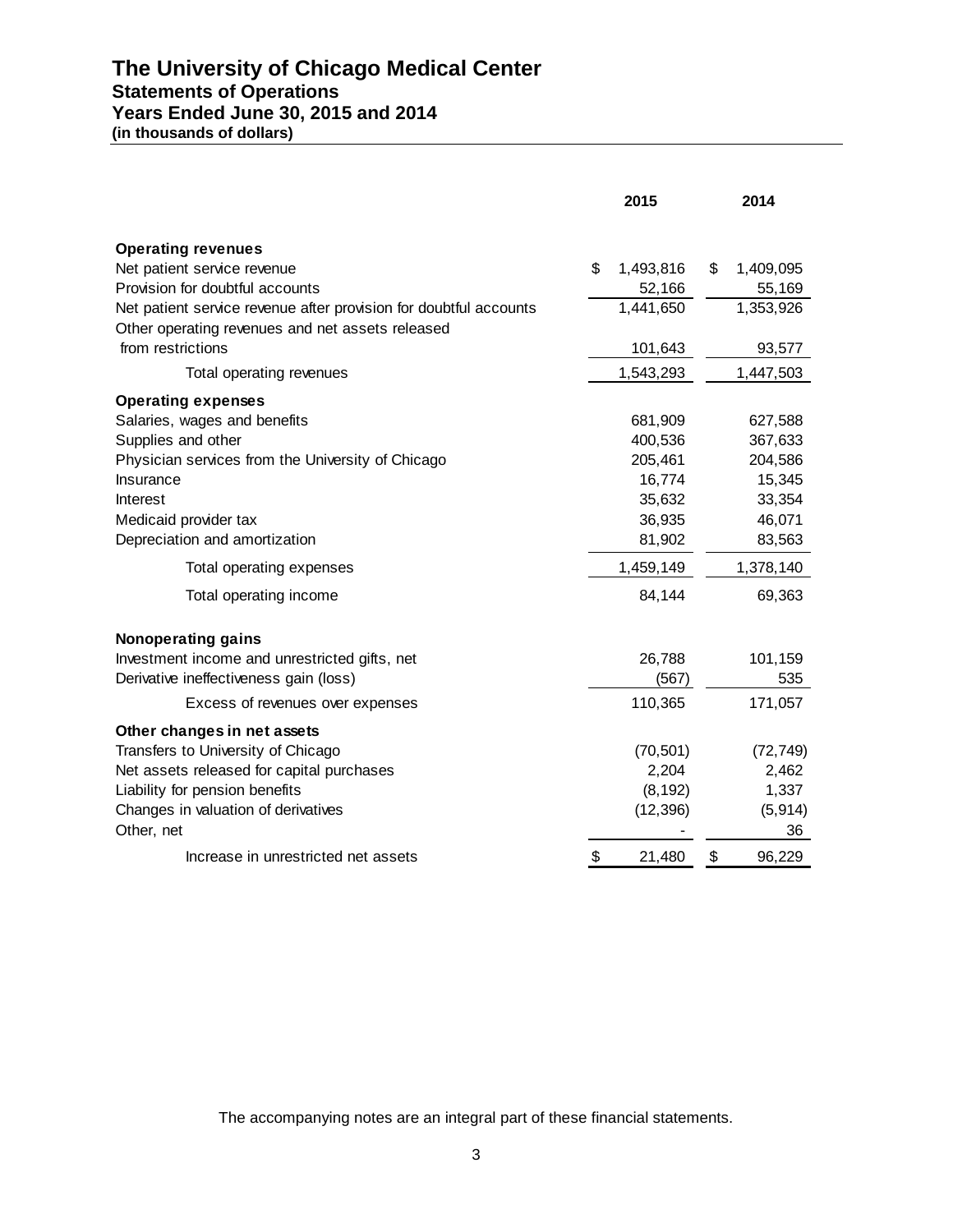# **The University of Chicago Medical Center**

# **Statements of Changes in Net Assets**

**Years Ended June 30, 2015 and 2014**

**(in thousands of dollars)**

|                                                          | 2015            | 2014            |
|----------------------------------------------------------|-----------------|-----------------|
| Unrestricted net assets                                  |                 |                 |
| Excess of revenues over expenses                         | \$<br>110,365   | \$<br>171,057   |
| Transfers to University of Chicago                       | (70, 501)       | (72, 749)       |
| Net assets released for capital purchases                | 2,204           | 2,462           |
| Liability for pension benefits                           | (8, 192)        | 1,337           |
| Changes in valuation of derivatives                      | (12, 396)       | (5, 914)        |
| Other, net                                               |                 | 36              |
| Increase in unrestricted net assets                      | 21,480          | 96,229          |
| Temporarily restricted net assets                        |                 |                 |
| Contributions                                            | 2,697           | 4,007           |
| Net assets released from restrictions used for           |                 |                 |
| operating purposes                                       | (5, 124)        | (4,860)         |
| Investment Income                                        | 2,786           | 9,298           |
| Net assets released for capital purchases                | (2,204)         | (2, 462)        |
| Increase (decrease) in temporarily restricted net assets | (1, 845)        | 5,983           |
| <b>Permanently restricted net assets</b>                 |                 |                 |
| Contributions and other                                  | 10              | 2,000           |
| Increase in net assets                                   | 19,645          | 104,212         |
| Net assets at beginning of year                          | 1,341,902       | 1,237,690       |
| Net assets at end of year                                | \$<br>1,361,547 | \$<br>1,341,902 |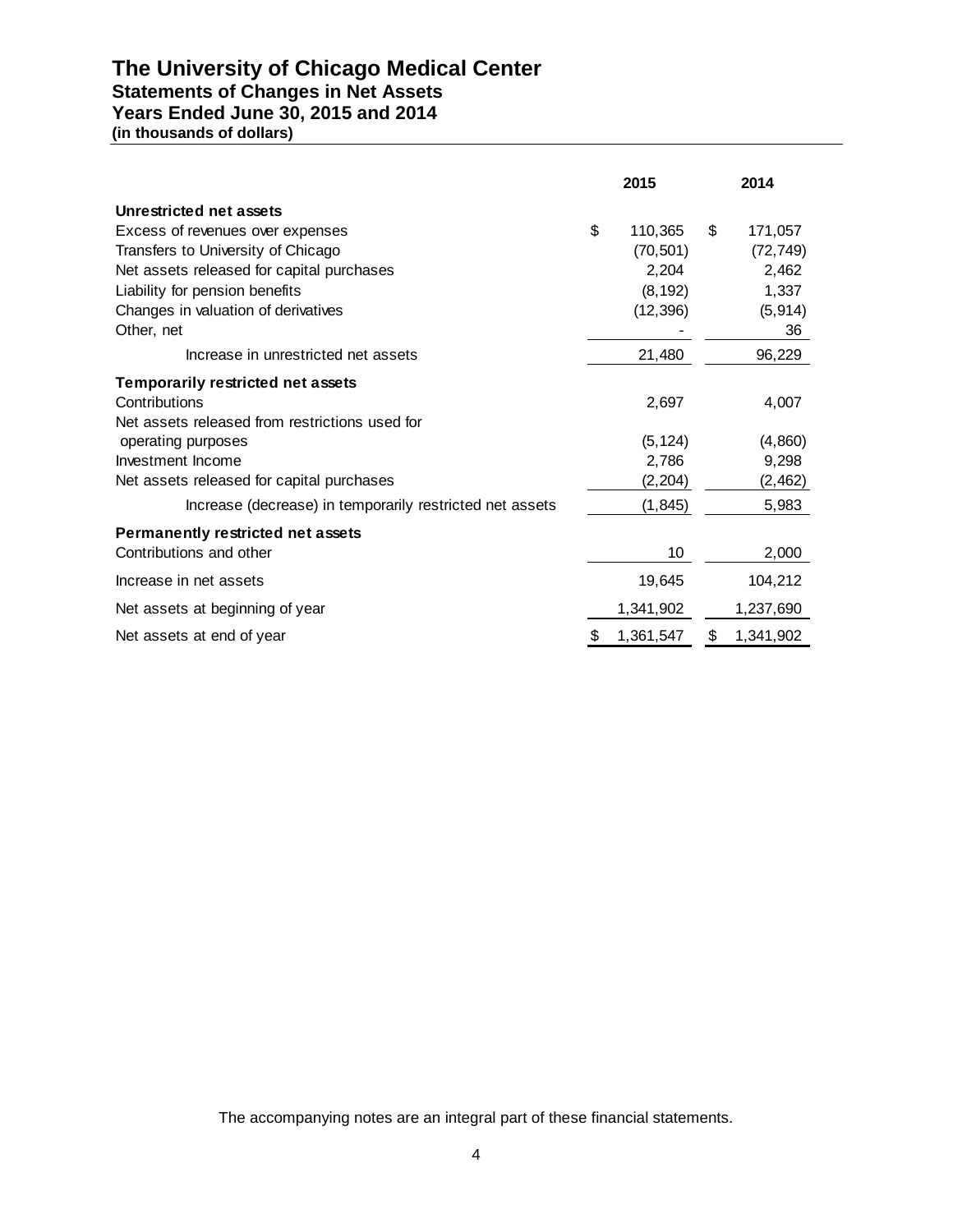# **The University of Chicago Medical Center Statements of Cash Flows Years Ended June 30, 2015 and 2014 (in thousands of dollars)**

|                                                           |                          | 2015       |                 | 2014       |
|-----------------------------------------------------------|--------------------------|------------|-----------------|------------|
| Cash flows from operating activities                      |                          |            |                 |            |
| Increase in net assets                                    | \$                       | 19,645     | \$              | 104,212    |
| Adjustments to reconcile change in net assets to net cash |                          |            |                 |            |
| provided by operating activities                          |                          |            |                 |            |
| Net change in unrealized gains on investments             |                          | 37,631     |                 | (65, 113)  |
| Transfers to University of Chicago                        |                          | 70,501     |                 | 72,749     |
| Restricted contributions and other changes                |                          | (2,697)    |                 | (4,008)    |
| Realized gains on investments                             |                          | (58, 351)  |                 | (45, 346)  |
| Net change in valuation of derivatives                    |                          | 14,637     |                 | 7,041      |
| Pension and other changes in unrestricted net assets      |                          | 8,192      |                 | (1, 373)   |
| Loss on disposal of assets                                |                          | (10)       |                 | 1,071      |
| Depreciation and amortization                             |                          | 81,902     |                 | 83,564     |
| Increase (decrease) in cash resulting from a change in    |                          |            |                 |            |
| Patient accounts receivable, net                          |                          | (24, 971)  |                 | 19,514     |
| Other assets                                              |                          | (12, 678)  |                 | (1, 256)   |
| Accounts payable and accrued expenses                     |                          | 8,398      |                 | (10, 582)  |
| Due to the University of Chicago                          |                          | 43,676     |                 | 962        |
| Estimated settlements with third-party payors             |                          | 15,931     |                 | 39,859     |
| Self-insurance liabilities                                |                          | (67)       |                 | (1, 287)   |
| <b>Other liabilities</b>                                  |                          | (4, 943)   |                 | (1, 816)   |
| Net cash provided from operating activities               |                          | 196,796    |                 | 198,191    |
| Cash flows from investing activities                      |                          |            |                 |            |
| Purchases of property, plant and equipment                |                          | (109, 524) |                 | (100, 571) |
| Uses of construction/capitalized interest funds           |                          |            |                 | 19         |
| Purchases of investments                                  |                          | (346, 607) |                 | (422, 420) |
| Sales of investments                                      |                          | 370,733    |                 | 308,505    |
| Net cash used in investing activities                     |                          | (85, 398)  |                 | (214, 467) |
| Cash flows from financing activities                      |                          |            |                 |            |
| Proceeds from issuance of long-term debt                  |                          | 74,874     |                 | 24,020     |
| Payments on long-term obligations                         |                          | (36,064)   |                 | (24, 026)  |
| Transfers paid to the University of Chicago, net          |                          | (70, 501)  |                 | (72, 749)  |
| <b>Restricted contributions</b>                           |                          | 4,564      |                 | 4,225      |
| Net cash used in financing activities                     |                          | (27, 127)  |                 | (68, 530)  |
| Net increase (decrease) in cash and cash equivalents      |                          | 84,271     |                 | (84, 806)  |
| Cash and cash equivalents                                 |                          |            |                 |            |
| Beginning of year                                         |                          | 79,698     |                 | 164,504    |
| End of year                                               | $\overline{\mathcal{S}}$ | 163,969    | $\overline{\$}$ | 79,698     |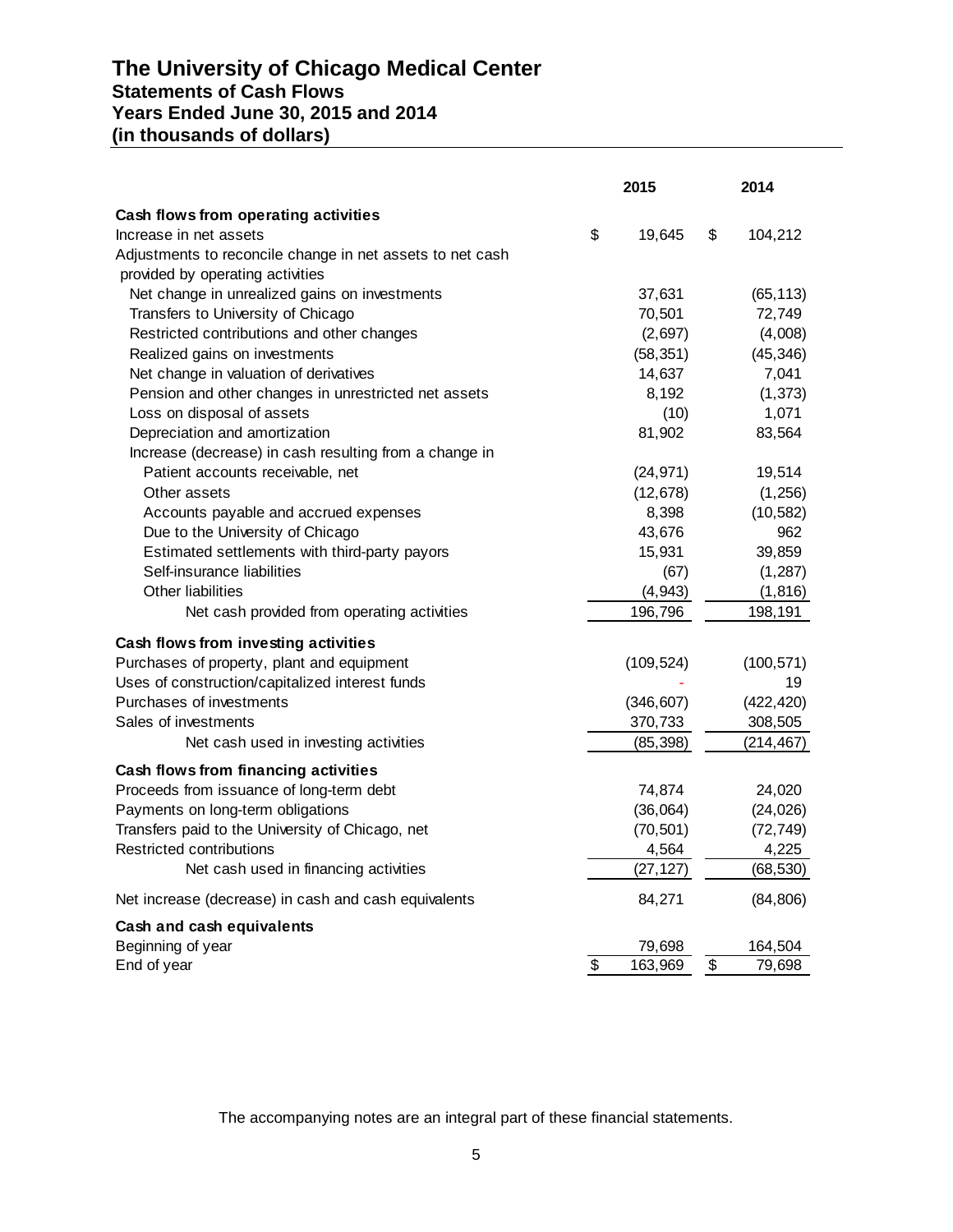# **1. Organization and Basis of Presentation**

The University of Chicago Medical Center ("UCMC" or the "Medical Center") is an Illinois not-forprofit corporation. UCMC operates the Center for Care and Discovery, the Bernard Mitchell Hospital, the Chicago Lying-In Hospital, the University of Chicago Comer Children's Hospital, the Duchossois Center for Advanced Medicine, and various other outpatient clinics and treatment areas.

The University of Chicago (the "University"), as the sole corporate member of UCMC, elects UCMC's Board of Trustees and approves its By-Laws. The UCMC President reports to the University's Executive Vice President for Medical Affairs. The relationship between UCMC and the University is defined in the Medical Center By-Laws, an Affiliation Agreement, an Operating Agreement, and several Leases. See Note 3 for agreements and transactions with the University.

UCMC is a tax-exempt organization under Section 501(c)3 of the Internal Revenue Code. Accordingly, no provision for income taxes related to these entities has been made.

# **2. Summary of Significant Accounting Policies**

#### **New Accounting Pronouncements**

In May 2014, the Financial Accounting Standards Board ("FASB") issued Accounting Standards Update 2014-09, "Revenue From Contracts With Customers." This guidance outlines a single comprehensive model for entities to use in accounting for revenue arising from contracts with customers. In August 2015, the FASB issued an amendment to this standard which deferred the effective date of the new guidance by one year. The guidance is effective for UCMC beginning July 1, 2019; however early adoption for annual periods beginning after December 15, 2016 is permitted. UCMC is evaluating the impact this accounting guidance may have on its financial statements.

During 2015, the Medical Center adopted the provisions of Accounting Standards Update 2015-07, Disclosures for Investments in Certain Entities That Calculate Net Asset Value per Share (or Its Equivalent). This pronouncement is effective for fiscal years beginning on or after December 15, 2016, and UCMC has elected early adoption. ASU 2015-07 removes the requirement to categorize within the fair value hierarchy all investments for which fair value is measured using the net asset value per share practical expedient. See Note 5 for related fair value disclosures.

## **Use of Estimates**

The preparation of financial statements in conformity with accounting principles generally accepted in the United States of America requires management to make estimates and assumptions that affect the reported amounts of assets and liabilities and disclosure of contingent assets and liabilities at the date of the financial statements and the reported amounts of revenues and expenses during the reporting period. Actual results could differ from those estimates. The most significant estimates are made in the areas of patient accounts receivable, accruals for settlements with third-party payors, malpractice liability, fair value of investments, goodwill, and accrued compensation and benefits.

## **Community Benefits**

UCMC's policy is to treat patients in immediate need of medical services without regard to their ability to pay for such services, including patients transferred from other hospitals under the provisions of the Emergency Medical Treatment and Active Labor Act (EMTALA). UCMC also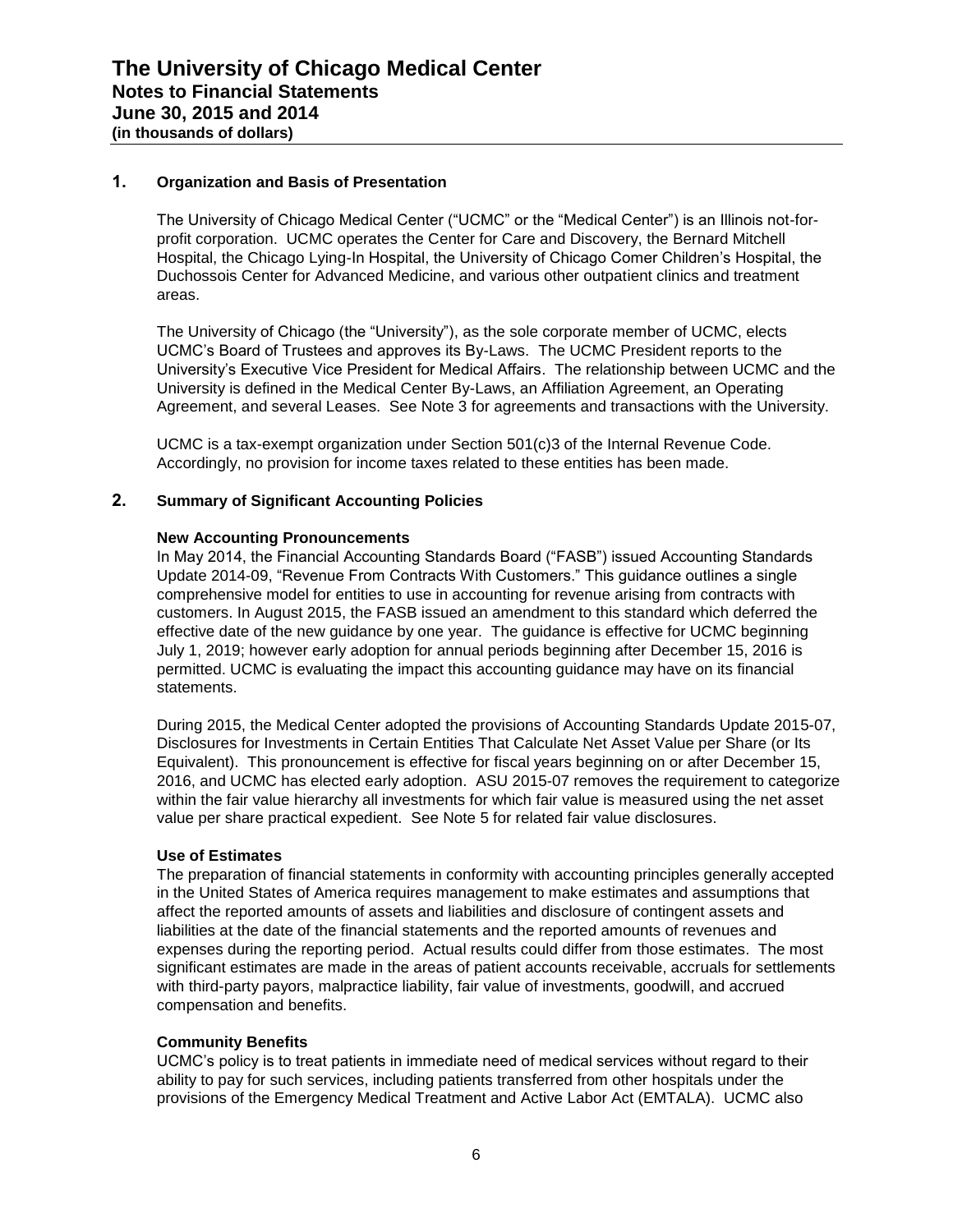accepts patients through the Perinatal and Pediatric Trauma Networks without regard to their ability to pay for services.

UCMC developed a Financial Assistance Policy (the "Policy") under which patients are offered discounts of up to 100% of charges on a sliding scale. The Policy is based both on income as a percentage of the Federal Poverty Level guidelines and the charges for services rendered. The Policy also contains provisions that are responsive to those patients subject to catastrophic healthcare expenses. Since UCMC does not pursue collection of these amounts, they are not reported as net patient service revenue. The cost of providing care under this Policy, along with the unreimbursed cost of government sponsored indigent healthcare programs, unreimbursed cost to support education, clinical research and other community programs for the years ended June 30, 2015 and 2014, are reported in Note 4.

## **Fair Value of Financial Instruments**

Fair value is defined as the price that the Medical Center would receive upon selling an asset or pay to settle a liability in an orderly transaction between market participants.

The Medical Center uses a framework for measuring fair value that includes a hierarchy that categorizes and prioritizes the sources used to measure and disclose fair value. This hierarchy is broken down into three levels based on inputs that market participants would use in valuing the financial instruments based on market data obtained from sources independent of the Medical Center. Inputs refer broadly to the assumptions that market participants would use in pricing the asset, including assumptions about risk. Inputs may be observable or unobservable. Observable inputs are inputs that reflect the assumptions market participants would use in pricing the asset developed based on market data obtained from sources independent of the reporting entity. Unobservable inputs are inputs that reflect the reporting entity's own assumptions about the assumptions market participants would use in pricing the asset developed based on the best information available. The three tier hierarchy of inputs is summarized in the three broad levels as follows:

Level 1 – quoted market prices in active markets for identical investments.

Level 2 – inputs other than quoted prices for similar investments in active markets, quoted prices for identical or similar investments in markets that are not active, or inputs other than quoted prices that are observable including model-based valuation techniques.

Level 3 – valuation techniques that use significant inputs that are unobservable because they trade infrequently or not at all.

# **Cash and Cash Equivalents**

Cash equivalents include U.S. Treasury notes, commercial paper, and corporate notes with original maturities of three months or less, except that such instruments purchased with endowment assets or funds on deposit with bond trustees are classified as investments. Cash equivalents are considered Level 1 in the fair value hierarchy.

## **Inventory**

UCMC values inventories at the lower of cost or market, using the first-in first-out method.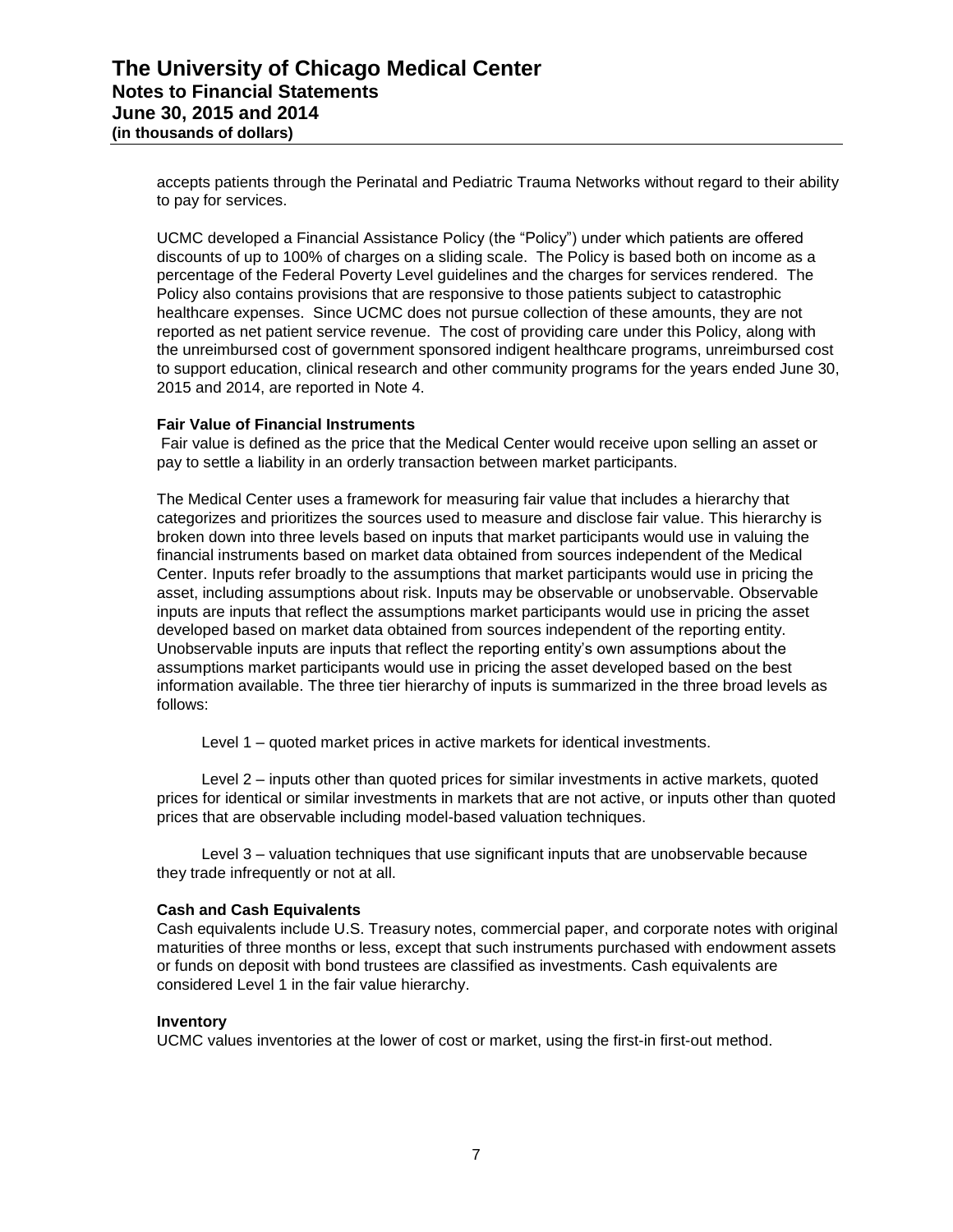#### **Investments**

Investments are recorded in the financial statements at estimated fair value. If an investment is held directly by the Medical Center and an active market with quoted prices exists, the market price of an identical security is used as reported fair value. Reported fair values for shares in mutual funds are based on share prices reported by the funds as of the last business day of the fiscal year. The Medical Center's interests in alternative investment funds such as private debt, private equity, real estate, natural resources, and absolute return are generally reported at the net asset value (NAV) reported by the fund managers, which is used as a practical expedient to estimate the fair value, unless it is probable that all or a portion of the investment will be sold for an amount different from NAV. As of June 30, 2015 and 2014, the Medical Center had no plans to sell investments at amounts different from NAV.

A summary of the inputs used in valuing the Medical Center's investments as of June 30, 2015 and 2014 is included in Note 5.

A significant portion of UCMC's investments are part of the University's Total Return Investment Pool (TRIP). UCMC accounts for its investments in TRIP based on its share of the underlying securities and records the investment activity as if UCMC owned the investments directly. The University does not engage directly in unhedged speculative investments; however, the Board of the University of Chicago has authorized the use of derivative investments to adjust market exposure within asset class ranges.

A summary of the inputs used in valuing the Medical Center's investments as of June 30, 2015 and 2014 is included in Note 5.

#### **Endowment Funds with Deficits**

From time to time, the fair value of assets associated with individual donor-restricted endowment funds may fall below the value of the initial and subsequent donor gift amounts (deficit). When donor endowment deficits exist, they are classified as a reduction of unrestricted net assets. As of June 30, 2015 and 2014, there were no endowments in a deficit position.

#### **Investments Limited as to Use**

Investments limited as to use primarily include assets held by trustees under debt and other agreements and designated assets set aside by the Board of Trustees for future capital improvements and other specific purposes, over which the Board retains control and may at their discretion subsequently use for other purposes.

#### **Derivative Instruments**

In August 2006, UCMC entered into a forward starting swap transaction against contemplated variable rate borrowing for the Center for Care and Discovery. This is a cash flow hedge against interest on the variable rate debt. The fair value of these swap agreements is the estimated amount that the Medical Center would have to pay or receive to terminate the agreements as of the consolidated balance sheet date, taking into account current interest rates and the current creditworthiness of the swap counterparty. The swap values are based on the London Interbank Rate ("LIBOR"). The inputs to the fair value estimate are considered Level 2 in the fair value hierarchy. The effective date of the swap was August 2011. In July 2011, UCMC novated the original swap agreement to divide the original notional amount in two equal parts between financial institutions. The fair value of the terminated portion of the hedge on the date of the novation was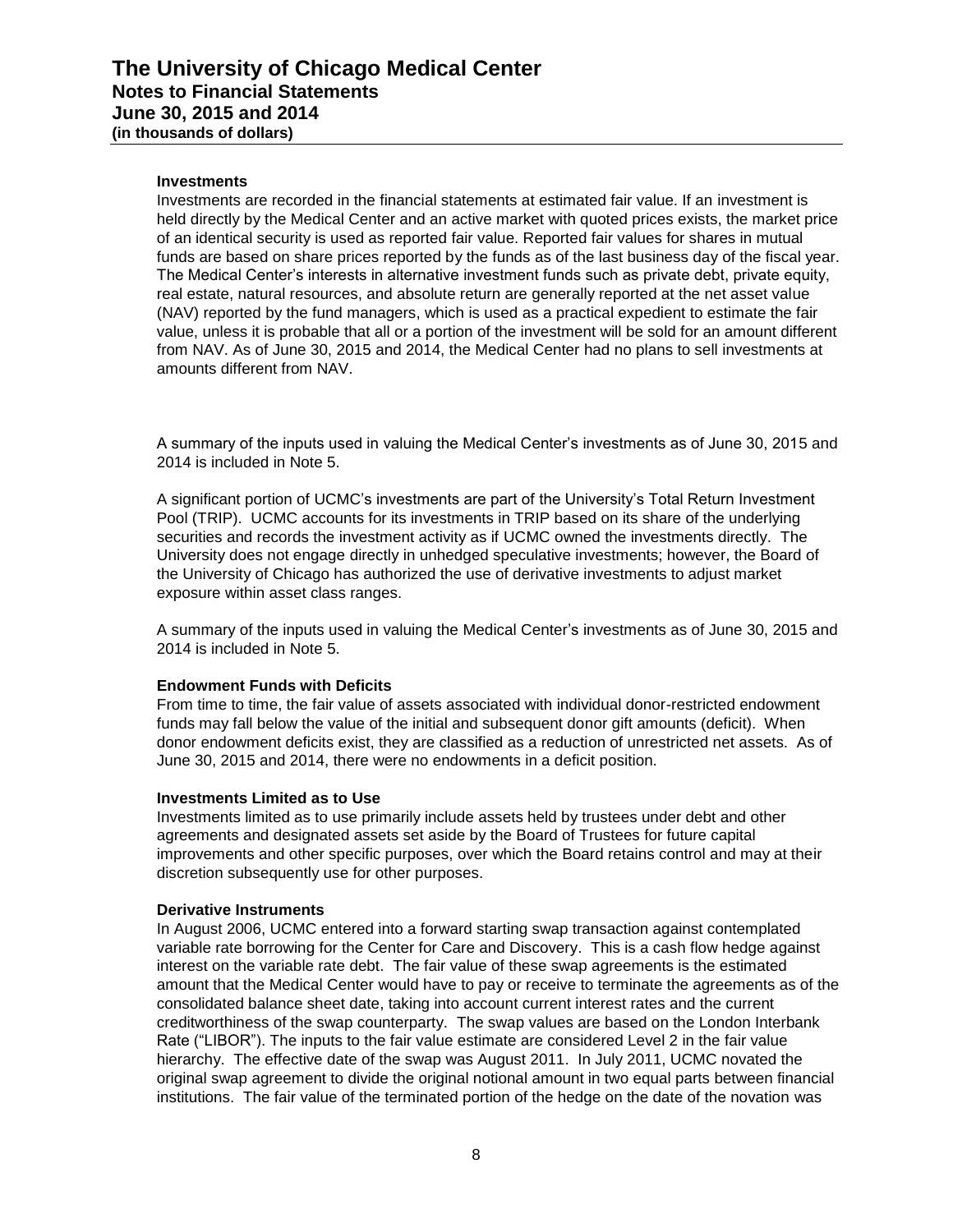recorded in net assets in the amount of \$35,123 and is being amortized into interest expense over the life of the related debt, commencing on February 23, 2013, the date the Center for Care and Discovery was placed into service. The new agreement is being accounted for as a hedge. The combined notional amount of the swap is \$325,000 and the effective start date was August 2011. Management determined that the interest rate swaps are effective, and have qualified for hedge accounting. Management has recognized ineffectiveness of approximately \$600 in 2015 and a recovery of ineffectiveness of approximately \$500 in 2014. This movement reflects the spread between tax exempt interest rates and LIBOR during the period. The effective portion of these swaps is included in other changes in unrestricted net assets. The interest rate swaps terminate on February 1, 2044. Cash settlement payments related to the swaps were accumulated in net assets while the Center for Care and Discovery was under construction, and are being amortized into depreciation expense over the life of the building. Amortization commenced on February 23, 2013, the date the Center for Care and Discovery was placed into service. Cash settlement payments after the Center for Care and Discovery was placed into service are recorded in interest expense.

UCMC is required to provide collateral on one of the interest rate swap agreements when the liability of that swap exceeds \$50,000. At June 30, 2015 and 2014, \$5,030 and \$0 was held as collateral, respectively, and recorded in current portion of investments limited to use. If UCMC's credit rating were to be downgraded one level; collateral would need to be provided under the swap with JP Morgan when the liability of that swap exceeds \$40,000 and under the Wells Fargo swap when the liability of that swap exceeds \$60,000. Upon further downgrade, the collateral requirements increase.

# **Property, Plant and Equipment**

Property, plant and equipment are reported on the basis of cost less accumulated depreciation and amortization. Donated items are recorded at fair market value at the date of contribution. The carrying value of property, plant and equipment is reviewed if the facts and circumstances suggest that it may be impaired. Depreciation of property, plant and equipment is calculated by use of the straight-line method at rates intended to depreciate the cost of assets over their estimated useful lives, which generally range from three to eighty years. Interest costs incurred on borrowed funds during the period of construction of capital assets, net of any interest earned, are capitalized as a component of the cost of acquiring those assets.

## **Asset Retirement Obligation**

UCMC recognizes a liability for the fair value of a legal obligation to perform asset retirement activities that are conditional on a future event if the amount can be reasonably estimated. Upon recognition of a liability, the asset retirement cost is recorded as an increase in the carrying value of the related long-lived asset and then depreciated over the life of the asset. The UCMC asset retirement obligations arise primarily from regulations that specify how to dispose of asbestos if facilities are demolished or undergo major renovations or repairs. UCMC's obligation to remove asbestos was estimated using site-specific surveys where available and a per square foot estimate where surveys were unavailable. These inputs to the fair value estimate are considered Level 3 in the fair value hierarchy.

## **Pledges Receivable**

Unconditional promises to give are recognized initially at fair value as private gift revenue in the period the promise is made by a donor. Fair value of the pledge is estimated based on anticipated future cash receipts (net of an allowance for uncollectible amounts), discounted using a riskadjusted rate commensurate with the duration of the payment plan. These inputs to the fair value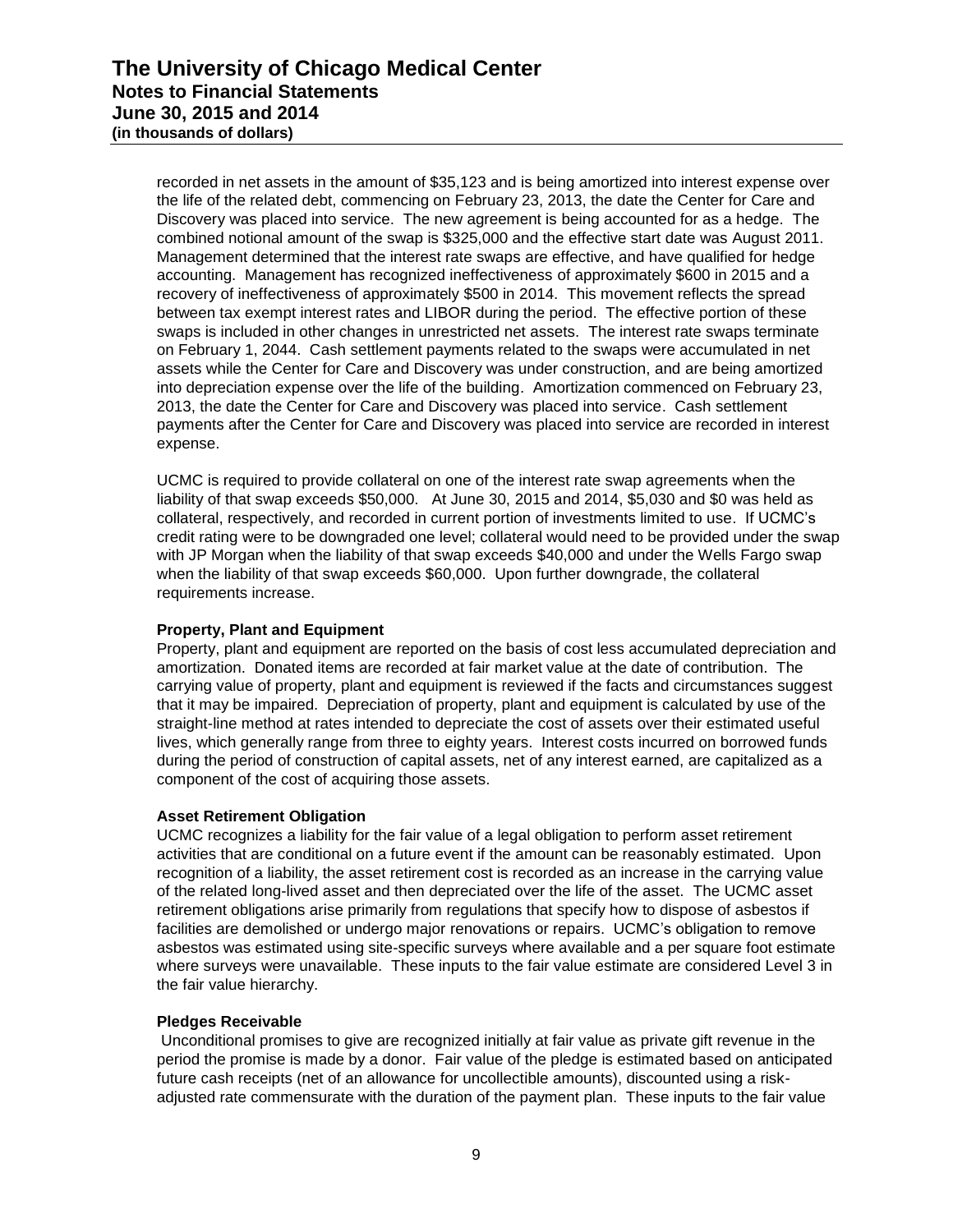estimate are considered Level 3 in the fair value hierarchy. In subsequent periods, the discount rate is unchanged and the allowance for uncollectible amounts is reassessed and adjusted if necessary.

## **Other Assets and Liabilities**

Other assets and liabilities, including deferred financing costs, which are amortized over the term of the related obligations, do not differ materially from their estimated fair value and are considered Level 1 in the fair value hierarchy

# **Net Assets**

Permanently restricted net assets include the historical dollar amounts of gifts that are required by donors to be permanently retained. Temporarily restricted net assets include gifts, which can be expended but for which restrictions have not yet been met. Such restrictions include purpose restrictions where donors have specified the purpose for which the net assets are to be spent, or time restrictions imposed by donors or implied by the nature of the gift (such as pledges to be paid in the future) or by interpretations of law. Unrestricted net assets include all the remaining net assets of UCMC. See Note 15 for further information on the composition of restricted net assets.

Realized gains and losses are classified as changes in unrestricted net assets unless they are restricted by the donor or law.

# **Gifts and Grants**

Unconditional promises to give assets other than cash to UCMC are reported at fair value at the date the promise is received. Conditional promises to give are recognized when the conditions are substantially met. The gifts are reported as either temporarily or permanently restricted support if they are received with donor stipulations that limit the use of the donated assets. Donor-restricted contributions whose restrictions are met within the same year received are reported as unrestricted gifts in the accompanying financial statements.

Gifts of cash or other assets that must be used to acquire long-lived assets are reported as additions to temporarily restricted net assets until the assets are placed into service.

## **Statement of Operations**

All activities of UCMC deemed by management to be ongoing, major and central to the provision of healthcare services are reported as operating revenues and expenses. Activities deemed to be nonoperating include certain investment income (including realized gains and losses).

UCMC recognizes changes in accounting estimates related to third-party payor settlements as more experience is acquired. Adjustments to prior year estimates for these items resulted in an increase in net patient service revenues of \$900 in 2015 and \$10,700 in 2014.

In 2014, UCMC recognized a gain of \$2.5 million from the sale of its investment in VHS Acquisition Subsidiary No. 3, Inc. and received \$2.5 million in cash. The investment had been fully reserved at the time that it was acquired.

The statement of operations includes excess (deficit) of revenues over expenses. Changes in unrestricted net assets that are excluded from excess (deficit) of revenues over expenses include transfers to the University, contributions of long-lived assets released from restrictions (including assets acquired using contributions which by donor restriction were to be used for acquisition of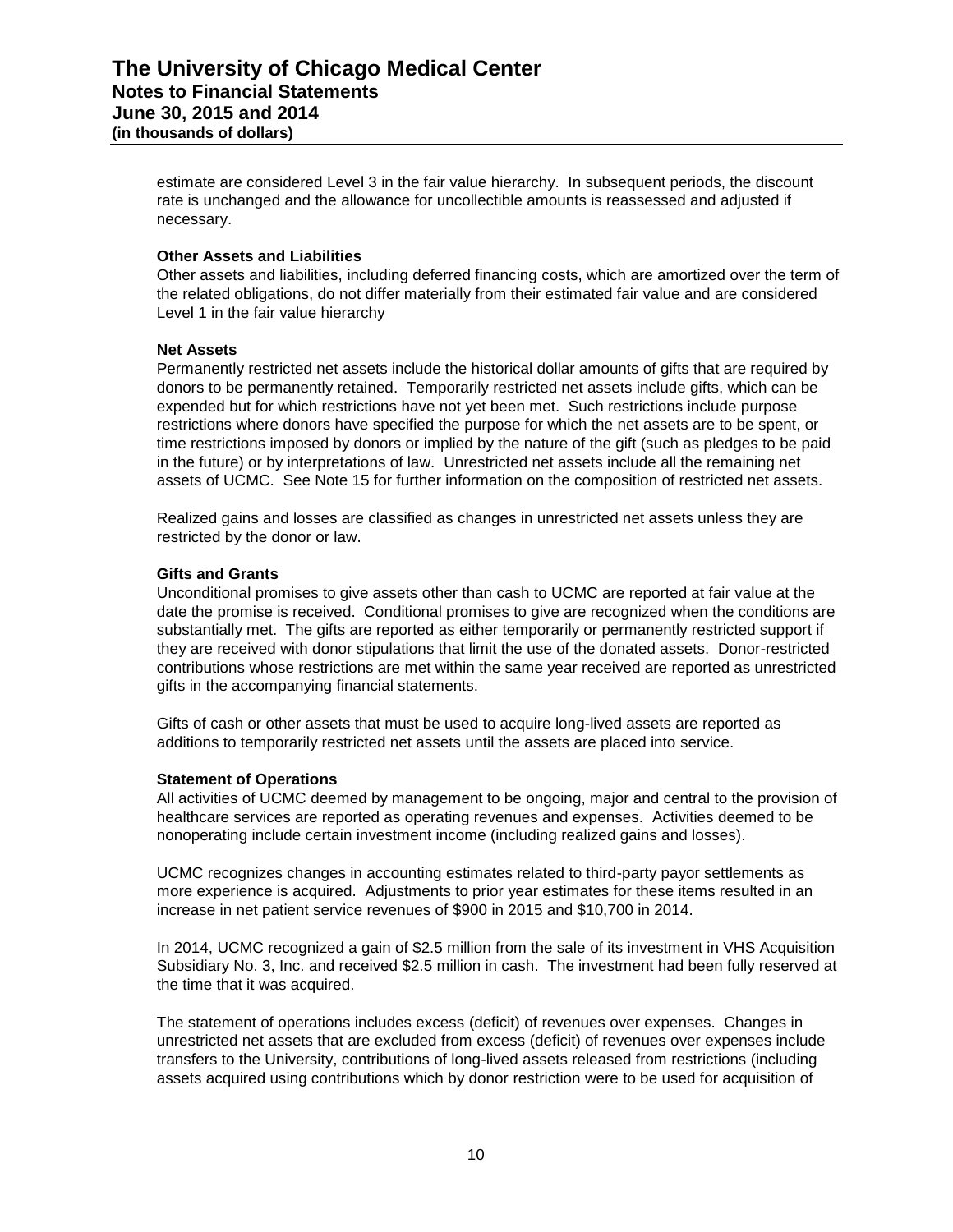UCMC assets), the effective portion of changes in the valuation of the interest rate swap, and pension benefit liabilities.

**Net Patient Service Revenue, Accounts Receivable and Allowance for Doubtful Accounts** UCMC maintains agreements with the Social Security Administration under the Medicare Program, Blue Cross and Blue Shield of Illinois, Inc. (Blue Cross), and the State of Illinois under the Medicaid Program and various managed care payors that govern payment to UCMC for services rendered to patients covered by these agreements. The agreements generally provide for per case or per diem rates or payments based on allowable costs, subject to certain limitations, for inpatient care and discounted charges or fee schedules for outpatient care.

Net patient service revenue is reported at estimated net realizable amounts from patients, thirdparty payors, and others for services rendered and include estimated retroactive revenue adjustments due to future audits, reviews, and investigations. Retroactive adjustments are considered in the recognition of revenue on an estimated basis in the period the related services are rendered, and UCMC estimates are adjusted in future periods as adjustments become known or as years are no longer subject to UCMC audits, reviews and investigations. Contracts, laws and regulations governing Medicare, Medicaid, and Blue Cross are complex and subject to interpretation. As a result, there is at least a reasonable possibility that recorded estimates will change by a material amount in the near term. A portion of the accrual for settlements with thirdparty payors has been classified as long-term because UCMC estimates they will not be paid within one year.

The process for estimating the ultimate collectability of receivables involves significant assumptions and judgment. UCMC has implemented a standardized approach to this estimation based on the payor classification and age of outstanding receivables. Account balances are written off against the allowance when management feels it is probable the receivable will not be recovered. The use of historical collection experience is an integral part of the estimation of the reserve for doubtful accounts. Revisions in the reserve for doubtful accounts are recorded as adjustments to the provision for doubtful accounts.

# **Hospital Assessment Program/Medicaid Provider Tax**

In December 2008, the State of Illinois, after receiving approval by the federal government, implemented a hospital assessment program. The program assessed hospitals a provider tax based on occupied bed days and provided increases in hospitals' Medicaid payments. In 2014, the federal government also approved the enhanced Medicaid Assessment Program retroactive to June 10, 2012. The program, including the enhanced assessment program, results in a net increase of \$30,200 in income from operations, which represents \$76,300 in additional Medicaid payments offset by \$46,100 in Medicaid provider tax for 2014. For 2015, the assessment program resulted in a net increase of \$28,400 in operating income, which represents \$65,400 in additional Medicaid payments offset by \$36,900 in Medicaid provider tax.

# **Affordable Care Act (ACA)**

In March 2010, the federal government passed the Affordable Care Act (ACA) which expanded Medicaid coverage to millions of low-income Americans and made improvements to both the Medicaid and the Children's Health Insurance Program. Beginning in 2014, coverage for newly eligible adults would be funded by the federal government for three years. UCMC recognized \$16,800 and \$0 of revenue in 2015 and 2014, respectively, under this new law. Due to the timing of actual payments, UCMC recorded a receivable of \$5,000 as of June 30, 2015.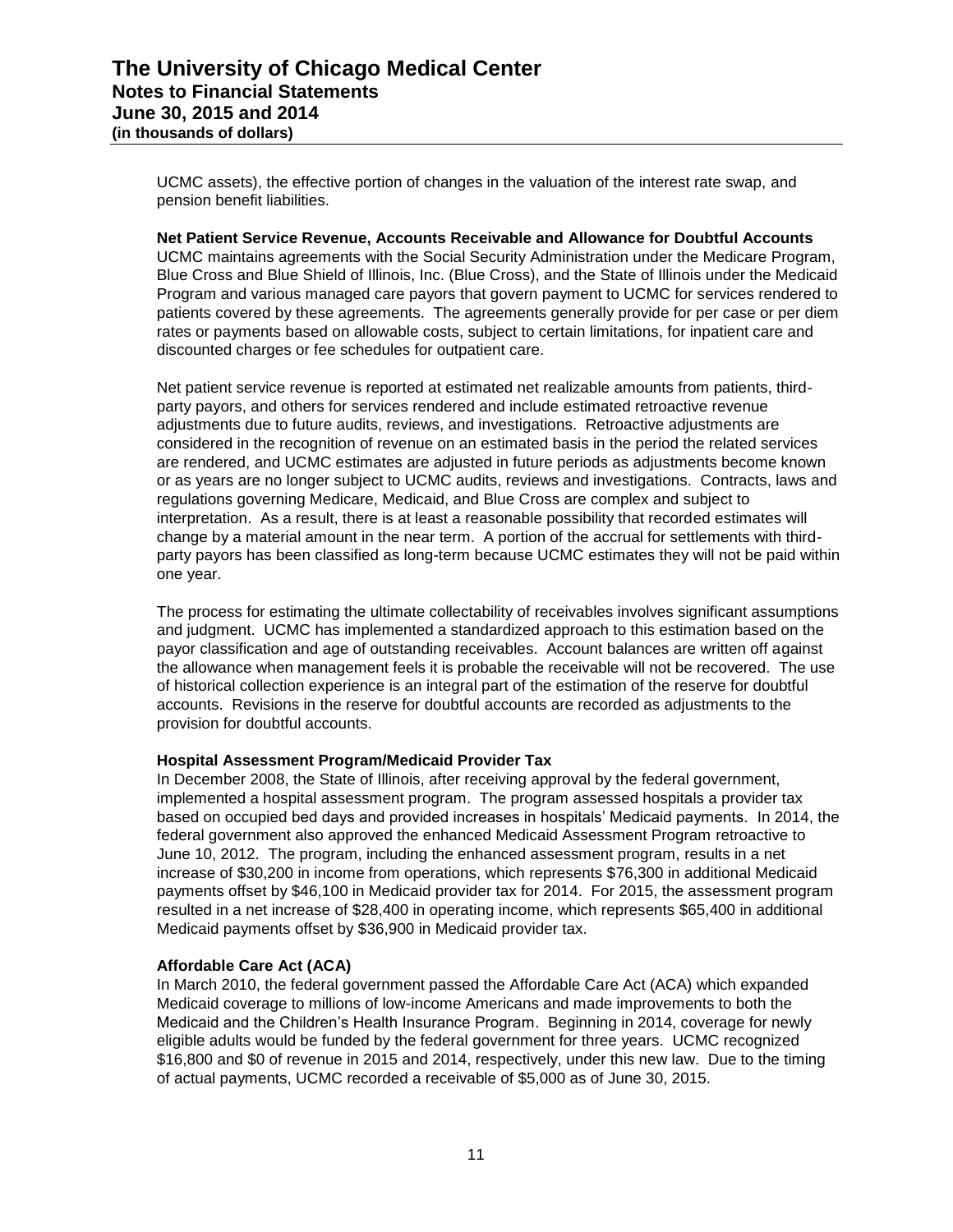# **Subsequent Events**

UCMC has performed an evaluation of subsequent events through October 15, 2015, which is that date the financial statements were issued, and none were identified.

# **3. Agreements and Transactions with the University**

The Affiliation Agreement with the University provides, among other things, that all members of the medical staff will have academic appointments in the University. The Affiliation Agreement has an initial term of 40 years ending October 1, 2026 unless sooner terminated by mutual consent or as a result of a continuing breach of a material obligation therein or in the Operating Agreement. The Affiliation Agreement automatically renews for additional successive 10-year terms following expiration of the initial term, unless either party provides the other with at least two years' prior written notice of its election not to renew.

The Operating Agreement, as amended, provides, among other things, that the University gives UCMC the right to use and operate certain facilities. The Operating Agreement is coterminous with the Affiliation Agreement.

The Lease Agreements provide, among other things, that UCMC will lease from the University certain of the health care facilities and land that UCMC operates and occupies. The Lease Agreements are coterminous with the Affiliation Agreement.

UCMC purchases various services from the University, including certain employee benefits, utilities, security, telecommunications and insurance. In addition, certain UCMC accounting records are maintained by the University. During the years ended June 30, 2015 and 2014, the University charged UCMC approximately \$29,000 and \$31,100, respectively, for utilities, security, telecommunications, insurance and overhead.

The University's Division of Biological Sciences ("BSD") provides physician services to UCMC. In 2015 and 2014, UCMC recorded approximately \$205,500 and \$204,600, respectively, in expense related to these services.

UCMC's Board of Trustees adopted a plan of support under which it would provide annual net asset transfers to the University for support of academic programs in biology and medicine. All commitments under this plan are subject to the approval of UCMC's Board of Trustees and do not represent legally binding commitments until that approval. Unpaid portions of commitments approved by the UCMC Board of Trustees are reflected as current liabilities. UCMC recorded net asset transfers of \$71,750 in 2015 and 2014 for this support.

# **4. Community Benefits**

The unreimbursed cost of providing care under the Financial Assistance Policy, along with the unreimbursed cost of government sponsored indigent healthcare programs, unreimbursed cost to support education, clinical research and other community programs for the years ended June 30, 2015 and 2014, are as follows: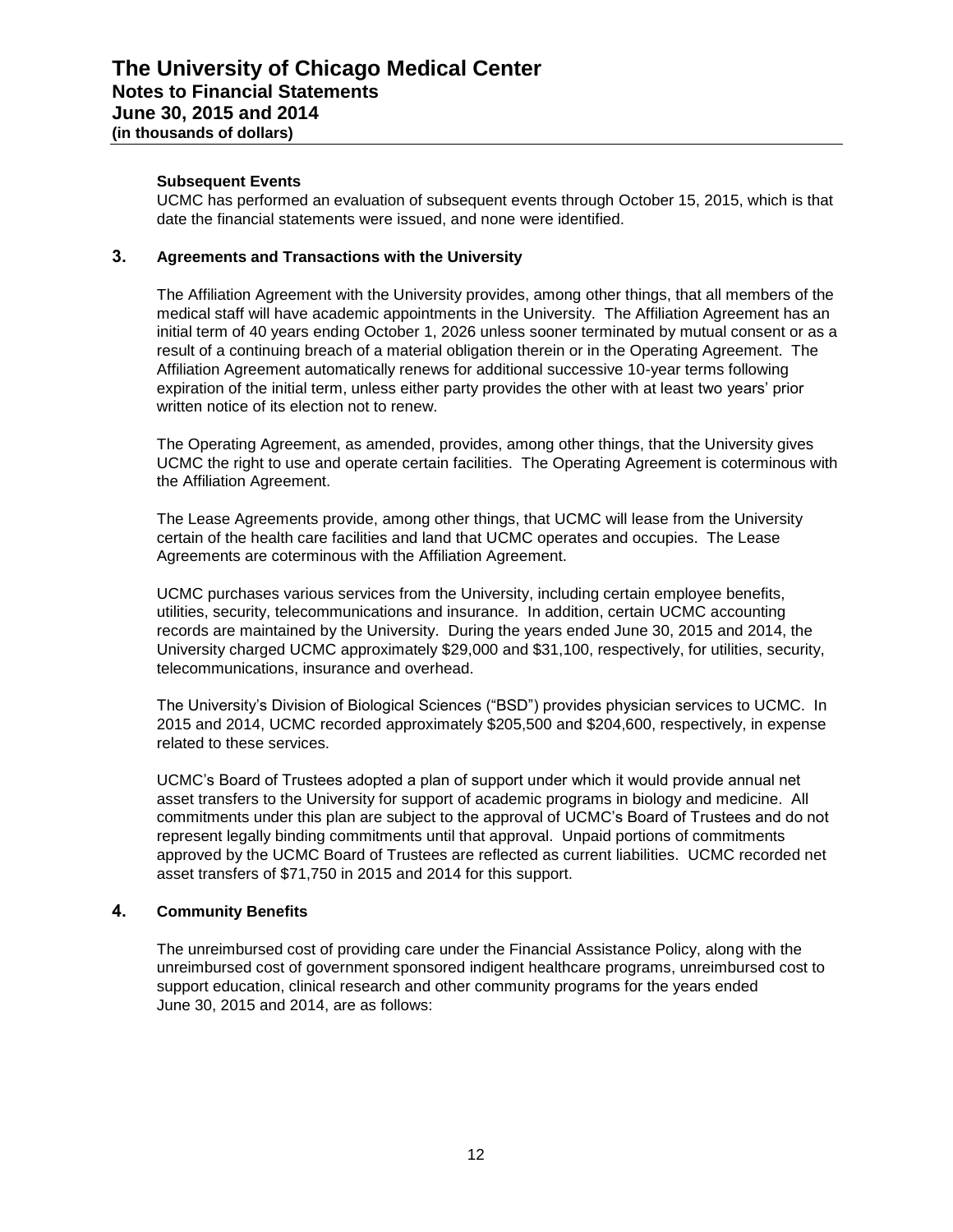# **The University of Chicago Medical Center Notes to Financial Statements June 30, 2015 and 2014**

**(in thousands of dollars)**

|                                                             |    | <b>Years Ended June 30,</b><br>2015 | 2014 |         |  |
|-------------------------------------------------------------|----|-------------------------------------|------|---------|--|
| Uncompensated care:                                         |    |                                     |      |         |  |
| Medicaid sponsored indigent healthcare                      | \$ | 51,834                              | \$   | 46,896  |  |
| Medicare sponsored indigent healthcare - Cost Report        |    | 68,802                              |      | 66,187  |  |
| Medicare sponsored indigent healthcare - Physician Services |    | 8,476                               |      | 7,692   |  |
| Total uncompensated care                                    |    | 129,112                             |      | 120,775 |  |
| Provision for doubtful accounts                             |    | 12,145                              |      | 13,438  |  |
| Charity care                                                |    | 15,425                              |      | 25,181  |  |
|                                                             |    | 156,682                             |      | 159,394 |  |
| Unreimbursed education and research:                        |    |                                     |      |         |  |
| Education                                                   |    | 87,021                              |      | 87,161  |  |
| Research                                                    |    | 48,000                              |      | 48,000  |  |
| Total unreimbursed education and research                   |    | 135,021                             |      | 135,161 |  |
| Total community benefits                                    | S  | 291,703                             | \$   | 294,555 |  |

The Medical Center determines the costs associated with providing charity care by aggregating the applicable direct and indirect costs, including salaries, wages, and benefits, supplies, and other operating expenses, based on data from its costing system to determine a cost-to-charge ratio. The cost to charge ratio is applied to the charity care charge to calculate the charity care amount reported above.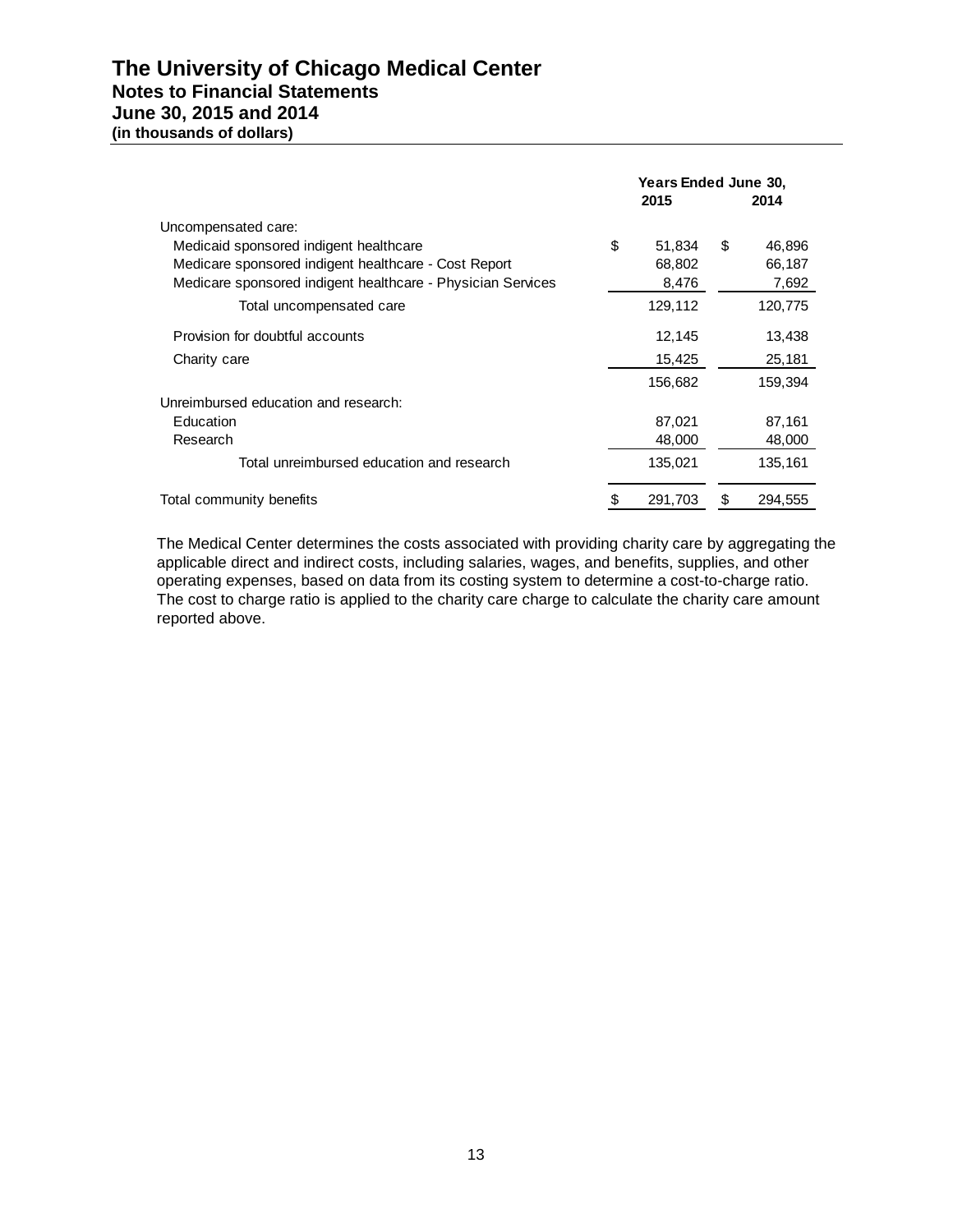# **5. Investments Limited as to Use**

The composition of investments limited as to use is as follows at June 30:

| 2015                               |    |                        |    |             |    |        |    |           |    |             |
|------------------------------------|----|------------------------|----|-------------|----|--------|----|-----------|----|-------------|
|                                    |    | <b>Endowments</b>      |    |             |    |        |    |           |    |             |
|                                    |    | Separately<br>Invested |    | <b>TRIP</b> |    | Other  |    | Total     |    | 2014        |
| Investments carried at fair value: |    |                        |    |             |    |        |    |           |    |             |
| Cash Equivalents                   | \$ | 362                    | \$ | 22,000      | \$ | 665    | \$ | 23,027    | \$ | 27,687      |
| <b>Global Public Equities</b>      |    | 86,192                 |    | 150,738     |    |        |    | 236,930   |    | 259,065     |
| <b>Private Debt</b>                |    |                        |    | 31,372      |    |        |    | 31,372    |    | 23,055      |
| <b>Private Equity</b>              |    |                        |    |             |    |        |    |           |    |             |
| U.S. Venture Capital               |    | 2,884                  |    | 40,045      |    |        |    | 42,929    |    | 42,828      |
| U.S. Corporate Finance             |    |                        |    | 36,875      |    |        |    | 36,875    |    | 35,858      |
| International                      |    | 168                    |    | 42,189      |    |        |    | 42,357    |    | 44,725      |
| <b>Real Assets</b>                 |    |                        |    |             |    |        |    |           |    |             |
| <b>Real Estate</b>                 |    |                        |    | 50,933      |    |        |    | 50,933    |    | 59,020      |
| <b>Natural Resources</b>           |    |                        |    | 51,676      |    |        |    | 51,676    |    | 66,979      |
| Absolute Return                    |    |                        |    |             |    |        |    |           |    |             |
| <b>Equity Oriented</b>             |    |                        |    | 70,046      |    |        |    | 70,046    |    | 55,327      |
| Global Macro/Relative Value        |    |                        |    | 56,579      |    |        |    | 56,579    |    | 46,685      |
| Multi-Strategy                     |    |                        |    | 58,065      |    |        |    | 58,065    |    | 60,708      |
| Credit-Oriented                    |    |                        |    | 34,386      |    |        |    | 34,386    |    | 21,035      |
| <b>Protection-Oriented</b>         |    |                        |    | 14,945      |    |        |    | 14,945    |    | 12,287      |
| <b>Fixed Income</b>                |    |                        |    |             |    |        |    |           |    |             |
| U.S. Treasuries, including TIPS    |    | 15,605                 |    | 40,863      |    |        |    | 56,468    |    | 127,102     |
| Other Fixed Income                 |    | 116,557                |    | 73,659      |    |        |    | 190,216   |    | 122,179     |
| <b>Funds in Trust</b>              |    |                        |    |             |    | 21,453 |    | 21,453    |    | 17,131      |
| Total Investments                  | \$ | 221,768                | \$ | 774,371     | \$ | 22,118 | \$ | 1,018,257 |    | \$1,021,671 |

Investments classified as other consist of construction and debt proceeds to pay interest, donor restricted, worker's compensation, self-insurance, and trustee-held funds. Investments are presented in the financial statements as follows:

|                                                                                                   |  | 2015               |     | 2014         |
|---------------------------------------------------------------------------------------------------|--|--------------------|-----|--------------|
| Current portion of investments limited to use<br>Investments limited to use, less current portion |  | 5.033<br>1,013,224 | \$. | 1,021,660    |
| Total investments limited to use                                                                  |  | 1.018.257          |     | \$ 1,021,671 |

The composition of net investment income is as follows for the years ended June 30:

|                                         |     | 2015      |    | 2014    |
|-----------------------------------------|-----|-----------|----|---------|
| Interest and dividend income, net       | \$. | 12.567    | S. | 14.638  |
| Realized gains on sales of securities   |     | 52.460    |    | 27.097  |
| Unrealized gains (losses) on securities |     | (38, 239) |    | 59,424  |
|                                         | \$. | 26,788    |    | 101,159 |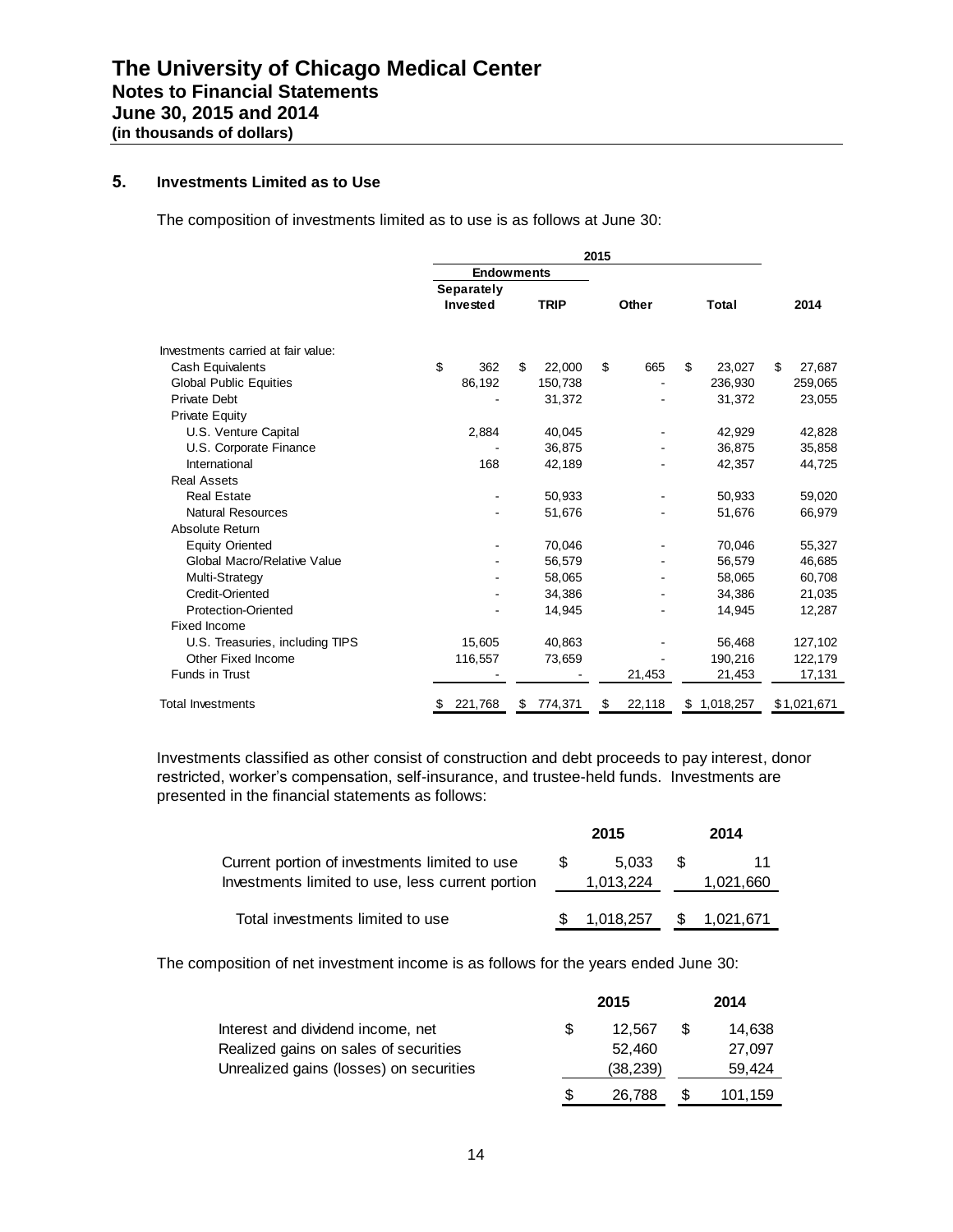Outside of TRIP, UCMC also invests in private equity limited partnerships. As of June 30, 2015, UCMC has commitments of \$1,700 remaining to fund private equity limited partnerships.

## **Fair Value of Financial Instruments**

The overall investment objective of the Medical Center is to invest its assets in a prudent manner that will achieve a long-term rate of return sufficient to fund a portion of its annual operating activities and increase investment value after inflation. The Medical Center diversifies its investments among various asset classes incorporating multiple strategies and external investment managers, including the University of Chicago Investment Office. Major investment decisions for investments held in TRIP and managed by the University are authorized by the University Board of Trustee's Investment Committee, which oversees the University's investment program in accordance with established guidelines.

Cash equivalent investments include cash equivalents and fixed-income investments, with maturities of less than one year, which are valued based on quoted market prices in active markets. The majority of these investments are held in U.S. money market accounts. Global public equity investments consist of separate accounts, commingled funds with liquidity ranging from daily to monthly, and limited partnerships. Securities held in separate accounts and daily-traded commingled funds are generally valued based on quoted market prices in active markets. Commingled funds with monthly liquidity are valued based on independently determined NAV. Limited partnership interests in equity-oriented funds are valued based upon NAV provided by external fund managers.

Investments in private debt, private equity, real estate, and natural resources are in the form of limited partnership interests, which typically invest in private securities for which there is no readily determinable market value. In these cases, market value is determined by external managers based on a combination of discounted cash flow analysis, industry comparables, and outside appraisals. Where private equity, real estate, and natural resources managers hold publicly traded securities, these securities are generally valued based on market prices. The value of the limited partnership interests are held at the manager's reported NAV, unless information becomes available indicating the reported NAV may require adjustment. The methods used by managers to assess the NAV of these external investments vary by asset class. The University's Investment Office on behalf of the Medical Center monitors the valuation methodologies and practices of managers.

The absolute return portfolio is comprised of investments of limited partnership interests in hedge funds and drawdown private equity style partnerships whose managers have the authority to invest in various asset classes at their discretion, including the ability to invest long and short. The majority of the underlying holdings are marketable securities. The remainder of the underlying holdings is held in marketable securities that trade infrequently or in private investments, which are valued by the manager on the basis of an appraised value, discounted cash flow, industry comparables, or some other method. Most hedge funds that hold illiquid investments designate them in special side pockets, which are subject to special restrictions on redemption.

Fixed-income investments consist of directly held actively traded treasuries, separately managed accounts, commingled funds, and bond mutual funds that hold securities, the majority of which have maturities greater than one year. These are valued based on quoted market prices in active markets.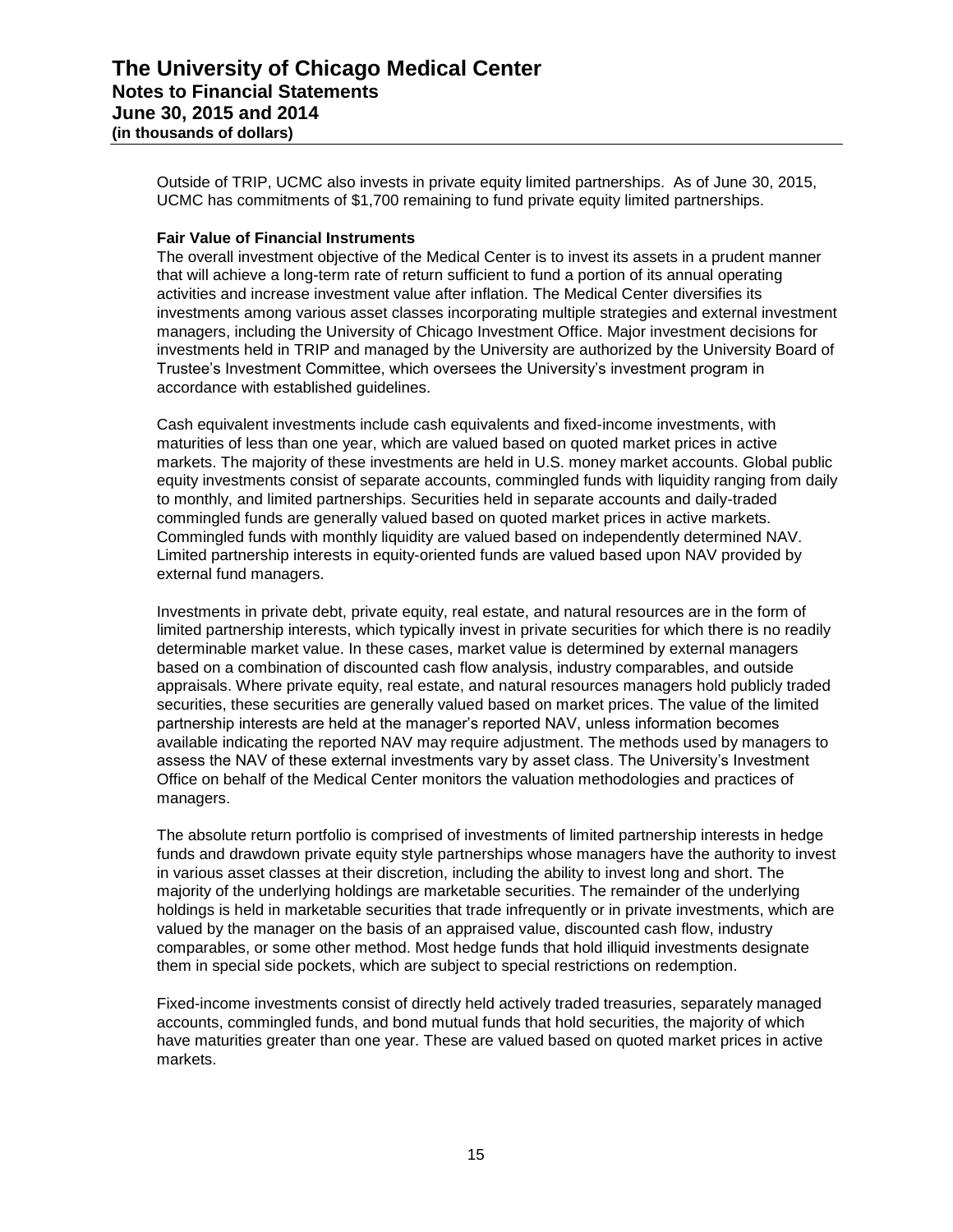Funds in trust investments consist primarily of project construction funds, worker's compensation trust funds, and externally managed endowments.

The Medical Center believes that the reported amount of its investments is a reasonable estimate of fair value as of June 30, 2015 and 2014. Because of the inherent uncertainties of valuation, these estimated fair values may differ significantly from values that would have been used had a ready market existed. Assets and liabilities recorded at fair value as of June 30, 2015 and 2014 were as follows:

|                                         | Quoted<br><b>Prices in</b><br><b>Active</b><br><b>Markets</b><br>(Level 1) |                   | Significant<br>Other<br>Observable<br>Inputs<br>(Level 2) | Significant<br>Unobservable<br><b>Inputs</b><br>(Level 3) | 2015<br>Total<br><b>Fair Value</b> |
|-----------------------------------------|----------------------------------------------------------------------------|-------------------|-----------------------------------------------------------|-----------------------------------------------------------|------------------------------------|
| Assets                                  |                                                                            |                   |                                                           |                                                           |                                    |
| Investments:                            |                                                                            |                   |                                                           |                                                           |                                    |
| Cash Equivalents                        | 23,028                                                                     |                   |                                                           |                                                           | 23,028                             |
| <b>Global Public Equities</b>           | 112,814                                                                    |                   | 3,579                                                     |                                                           | 116,393                            |
| <b>Private Debt</b>                     |                                                                            |                   |                                                           |                                                           |                                    |
| <b>Private Equity</b>                   |                                                                            |                   |                                                           |                                                           |                                    |
| U.S. Venture Capital                    |                                                                            |                   |                                                           |                                                           |                                    |
| U.S. Corporate Finance                  |                                                                            |                   |                                                           |                                                           |                                    |
| International                           |                                                                            |                   |                                                           |                                                           |                                    |
| <b>Real Assets</b>                      |                                                                            |                   |                                                           |                                                           |                                    |
| <b>Real Estate</b>                      | 2,123                                                                      |                   |                                                           |                                                           | 2,123                              |
| <b>Natural Resources</b>                | 3,300                                                                      |                   |                                                           |                                                           | 3,300                              |
| Absolute Return                         |                                                                            |                   |                                                           |                                                           |                                    |
| <b>Equity Oriented</b>                  |                                                                            |                   |                                                           |                                                           |                                    |
| Global Macro/Relative Value             | 10,074                                                                     |                   |                                                           |                                                           | 10,074                             |
| Multi-Strategy                          |                                                                            |                   |                                                           |                                                           |                                    |
| Credit-Oriented                         |                                                                            |                   |                                                           |                                                           |                                    |
| <b>Protection-Oriented</b>              |                                                                            |                   |                                                           |                                                           |                                    |
| Fixed Income                            |                                                                            |                   |                                                           |                                                           |                                    |
| U.S. Treasuries, including TIPS         | 56,468                                                                     |                   |                                                           |                                                           | 56,468                             |
| Other Fixed Income                      | 176,136                                                                    |                   |                                                           |                                                           | 176,136                            |
| Funds in Trust                          | 21,453                                                                     |                   |                                                           |                                                           | 21,453                             |
| Investments measured at net asset value |                                                                            |                   |                                                           |                                                           | 609,282                            |
| Total investments at fair value         | 405,396                                                                    |                   | 3,579                                                     |                                                           | 1,018,257                          |
| Other assets                            | 5,216                                                                      |                   |                                                           |                                                           | 5,216                              |
|                                         |                                                                            |                   |                                                           |                                                           |                                    |
| Total assets at fair value              | \$<br>410,612                                                              | \$                | 3,579                                                     | $\frac{1}{2}$                                             | \$<br>1,023,473                    |
| Liabilities                             |                                                                            |                   |                                                           |                                                           |                                    |
| Interest rate swap payable              | \$                                                                         | \$                | 110,447                                                   | \$                                                        | 110,447                            |
| Total liabilities at fair value         | \$                                                                         | $\boldsymbol{\$}$ | 110,447                                                   | \$                                                        | \$<br>110,447                      |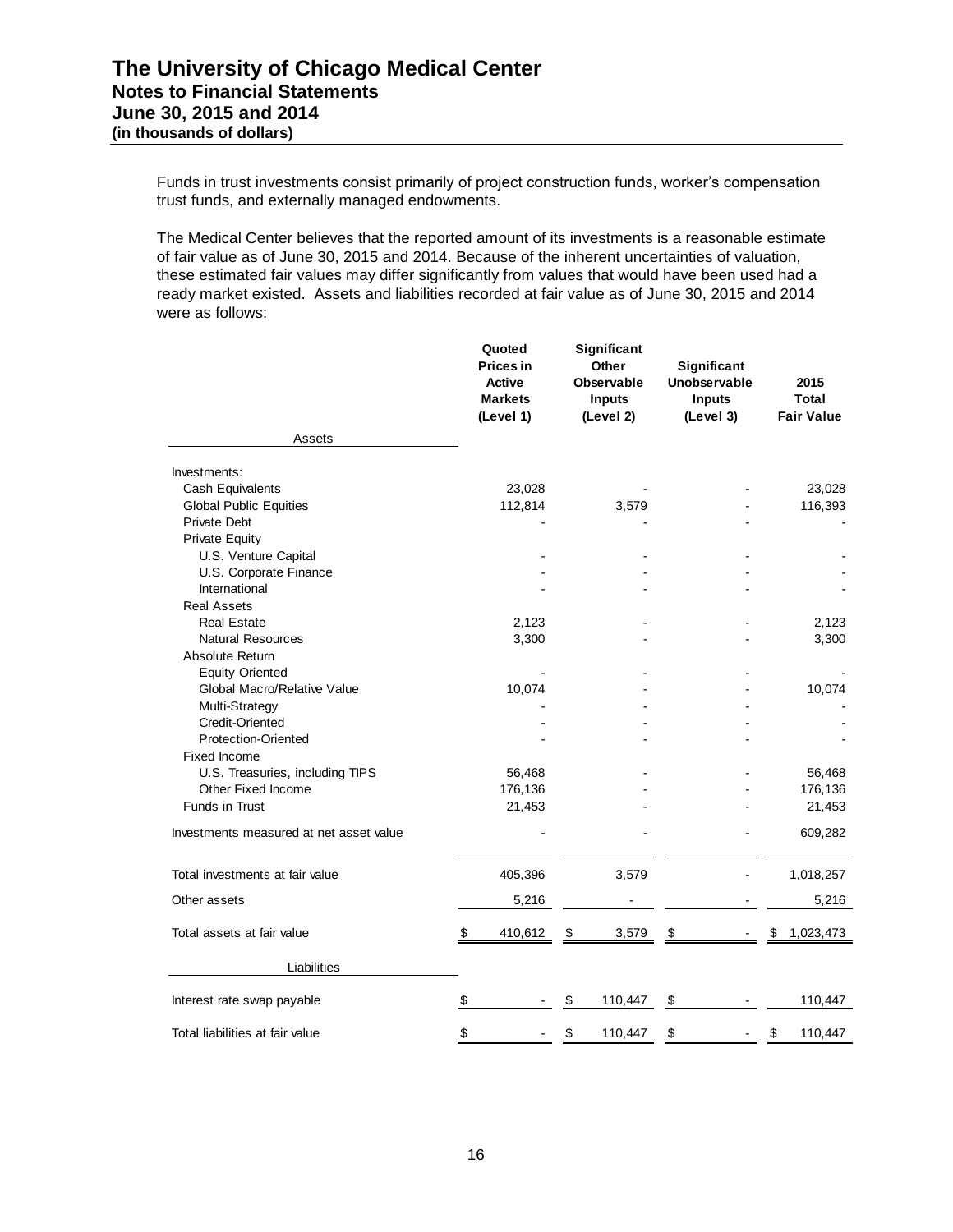# **The University of Chicago Medical Center Notes to Financial Statements**

# **June 30, 2015 and 2014 (in thousands of dollars)**

|                                         | Quoted<br><b>Prices in</b><br>Active<br><b>Markets</b><br>(Level 1) | Significant<br>Other<br><b>Observable</b><br><b>Inputs</b><br>(Level 2) | Significant<br>Unobservable<br><b>Inputs</b><br>(Level 3) | 2014<br>Total<br><b>Fair Value</b> |
|-----------------------------------------|---------------------------------------------------------------------|-------------------------------------------------------------------------|-----------------------------------------------------------|------------------------------------|
| Assets                                  |                                                                     |                                                                         |                                                           |                                    |
| Investments:                            |                                                                     |                                                                         |                                                           |                                    |
| Cash Equivalents                        | 27,687                                                              |                                                                         |                                                           | 27,687                             |
| <b>Global Public Equities</b>           | 149,741                                                             | 79,272                                                                  |                                                           | 229,013                            |
| <b>Private Debt</b>                     |                                                                     |                                                                         |                                                           |                                    |
| <b>Private Equity</b>                   |                                                                     |                                                                         |                                                           |                                    |
| U.S. Venture Capital                    | 249                                                                 |                                                                         |                                                           | 249                                |
| U.S. Corporate Finance                  |                                                                     |                                                                         |                                                           |                                    |
| International                           |                                                                     |                                                                         |                                                           |                                    |
| <b>Real Assets</b>                      |                                                                     |                                                                         |                                                           |                                    |
| <b>Real Estate</b>                      | 1,164                                                               |                                                                         |                                                           | 1,164                              |
| <b>Natural Resources</b>                |                                                                     |                                                                         |                                                           |                                    |
| Absolute Return                         |                                                                     |                                                                         |                                                           |                                    |
| <b>Equity Oriented</b>                  | 7,861                                                               | 13,099                                                                  |                                                           | 20,960                             |
| Global Macro/Relative Value             | 5,554                                                               | 11,547                                                                  |                                                           | 17,101                             |
| Multi-Strategy                          |                                                                     | 6,666                                                                   |                                                           | 6,666                              |
| <b>Credit-Oriented</b>                  |                                                                     |                                                                         |                                                           |                                    |
| <b>Protection-Oriented</b>              |                                                                     | 12,288                                                                  |                                                           | 12,288                             |
| Fixed Income                            |                                                                     |                                                                         |                                                           |                                    |
| U.S. Treasuries, including TIPS         | 59,014                                                              |                                                                         |                                                           | 59,014                             |
| Other Fixed Income                      | 122,179                                                             |                                                                         |                                                           | 122,179                            |
| Funds in Trust                          | 17,130                                                              |                                                                         |                                                           | 17,130                             |
| Investments measured at net asset value |                                                                     |                                                                         |                                                           | 508,220                            |
| Total investments at fair value         | 390,579                                                             | 122,872                                                                 |                                                           | 1,021,671                          |
| Other assets                            | 3,675                                                               |                                                                         |                                                           | 3,675                              |
| Total assets at fair value              | 394,254<br>S                                                        | \$<br>122,872                                                           | \$                                                        | \$<br>1,025,346                    |
| Liabilities                             |                                                                     |                                                                         |                                                           |                                    |
| Interest rate swap payable              | \$                                                                  | \$<br>95,810                                                            | \$                                                        | 95,810                             |
| Total liabilities at fair value         | \$                                                                  | \$<br>95,810                                                            | $\boldsymbol{\mathsf{S}}$                                 | 95,810<br>\$                       |

During 2015 there were no transfers between investment Levels 1 and 2 or between levels 2 and 3.

The interest rate swap arrangement has inputs which can generally be corroborated by market data and is therefore classified within level 2.

The methods described above may produce a fair value calculation that may not be indicative of net realizable value or reflective of future fair values. Furthermore, while UCMC believes its valuation methods are appropriate and consistent with other market participants, the use of different methodologies or assumptions to determine the fair value of certain financial instruments could result in a different estimate of fair value at the reporting date.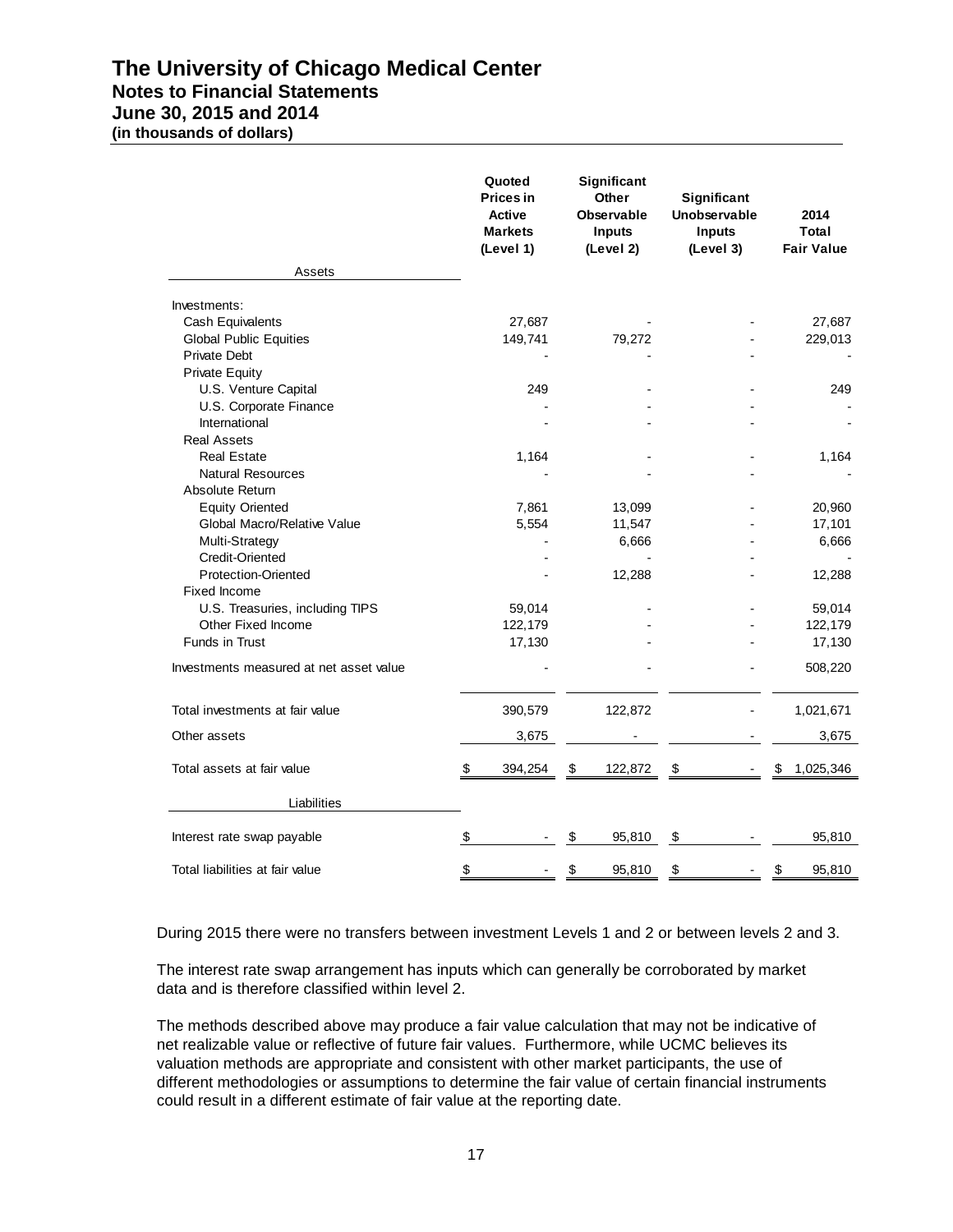The significant unobservable inputs used in the fair value measurement of UCMC's long-lived partnership investments include a combination of cost, discounted cash flow analysis, industry comparables and outside appraisals. Significant increases (decreases) in any inputs used by investment managers in determining net asset values in isolation would result in a significantly lower (higher) fair value measurement.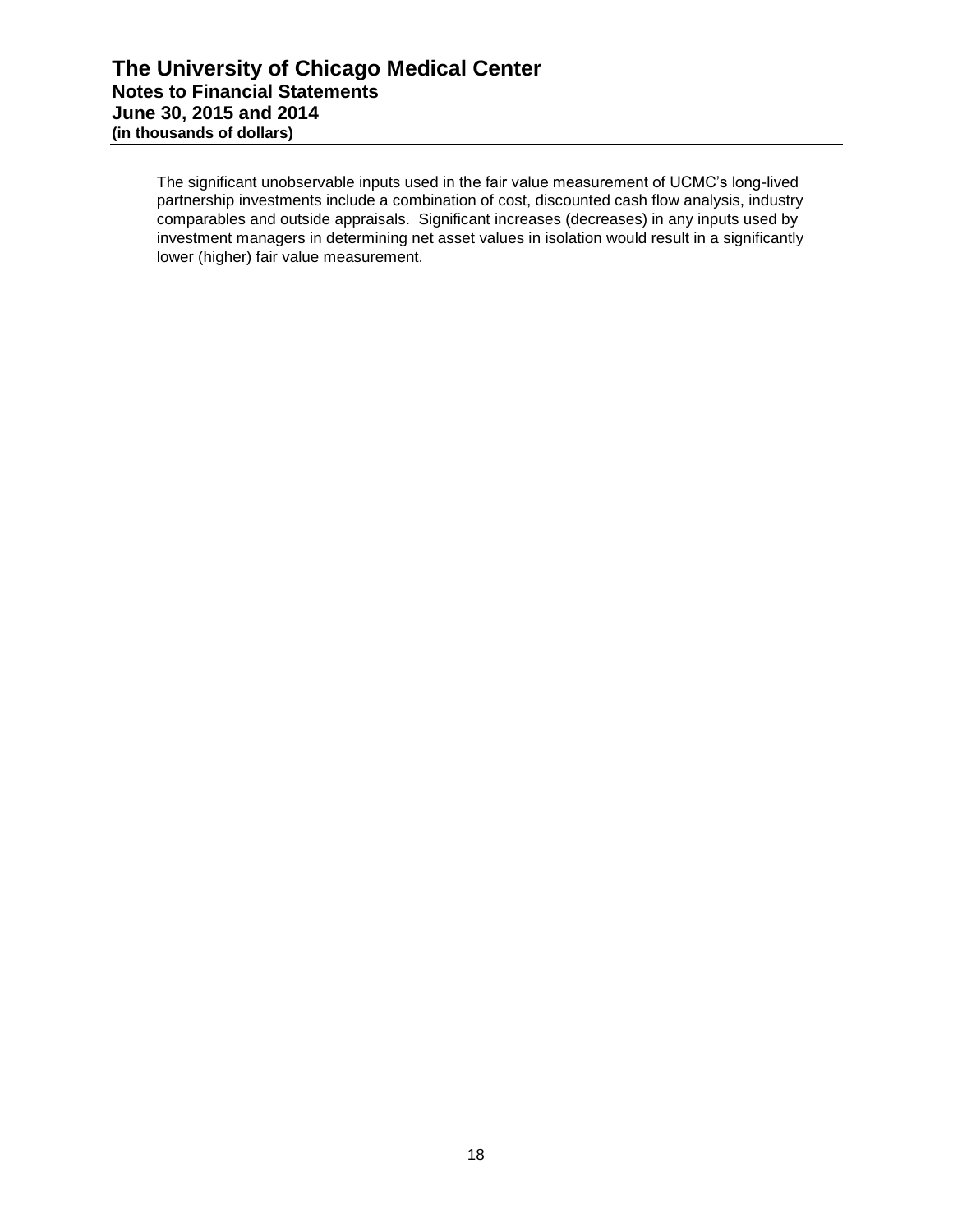UCMC has made investments in various long-lived partnerships and, in other cases, has entered into contractual agreements that may limit its ability to initiate redemptions due to notice periods, lockups and gates. Details on typical redemption terms by asset class and type of investment are provided below:

|                                              |                       |                                                             | <b>Redemption Restrictions</b>                                                                                                                          |
|----------------------------------------------|-----------------------|-------------------------------------------------------------|---------------------------------------------------------------------------------------------------------------------------------------------------------|
|                                              | <b>Remaining Life</b> | <b>Redemption Terms</b>                                     | and Terms                                                                                                                                               |
| Cash                                         | N/A                   | Daily                                                       | None                                                                                                                                                    |
| <b>Global Public Equities:</b>               |                       |                                                             |                                                                                                                                                         |
| <b>Index Funds</b>                           | NA                    | Daily                                                       | None                                                                                                                                                    |
| Separate Accounts                            | N/A                   | Daily with notice periods of 1 to<br>7 years                | Lock-up provisions ranging from 0<br>to 1 year                                                                                                          |
| Partnerships                                 | N/A                   | Daily to triennial with notice<br>periods of 2 to 90 days   | Lock-up provisions ranging from 0<br>to 5 years, some investments<br>have a portion of capital held in<br>side pockets with no redemptions<br>permitted |
| <b>Private Debt:</b>                         |                       |                                                             |                                                                                                                                                         |
| Partnerships                                 | N/A                   | Redemptions not permitted                                   | Capital held in side pockets with<br>no redemption permitted                                                                                            |
| Drawdown partnerships                        | 1 to 10 years         | Redemptions not permitted                                   | N/A                                                                                                                                                     |
| <b>Private Equity</b>                        | 1 to 19 years         | Redemptions not permitted                                   | N/A                                                                                                                                                     |
| <b>Real Estate:</b><br>Drawdown partnerships | 1 to 18 years         | Redemption not permitted                                    | N/A                                                                                                                                                     |
| Separate accounts                            | N/A                   | Daily with notice period of 5<br>days                       | None                                                                                                                                                    |
| <b>Natural resources</b>                     | 1 to 17 years         | Redemptions not permitted                                   | N/A                                                                                                                                                     |
| <b>Absolute Return:</b><br>Partnerships      | N/A                   | Daily to triennial with notice<br>periods of 1 to 180 days. | Lock-up provisions ranging from 0<br>to 3 years, some investments<br>have a portion of capital in side<br>pockets with no redemptions<br>permitted      |
| Drawdown Partnerships                        | 1 to 3 years          | Redemptions not permitted                                   | N/A                                                                                                                                                     |
| <b>Fixed Income:</b><br>Separate Accounts    | N/A                   | Daily to monthly with notice<br>periods of 1 to 30 days     | None                                                                                                                                                    |
| <b>Commingled Funds</b>                      | N/A                   | Daily to monthly with notice<br>periods of 1 to 10 days     | None                                                                                                                                                    |
| Partnerships                                 | N/A                   | Quarterly with notice periods of<br>10 days                 | Only one-third capital available in<br>any 12-month period                                                                                              |
| <b>Funds Held in Trust:</b>                  | N/A                   | Daily                                                       | None                                                                                                                                                    |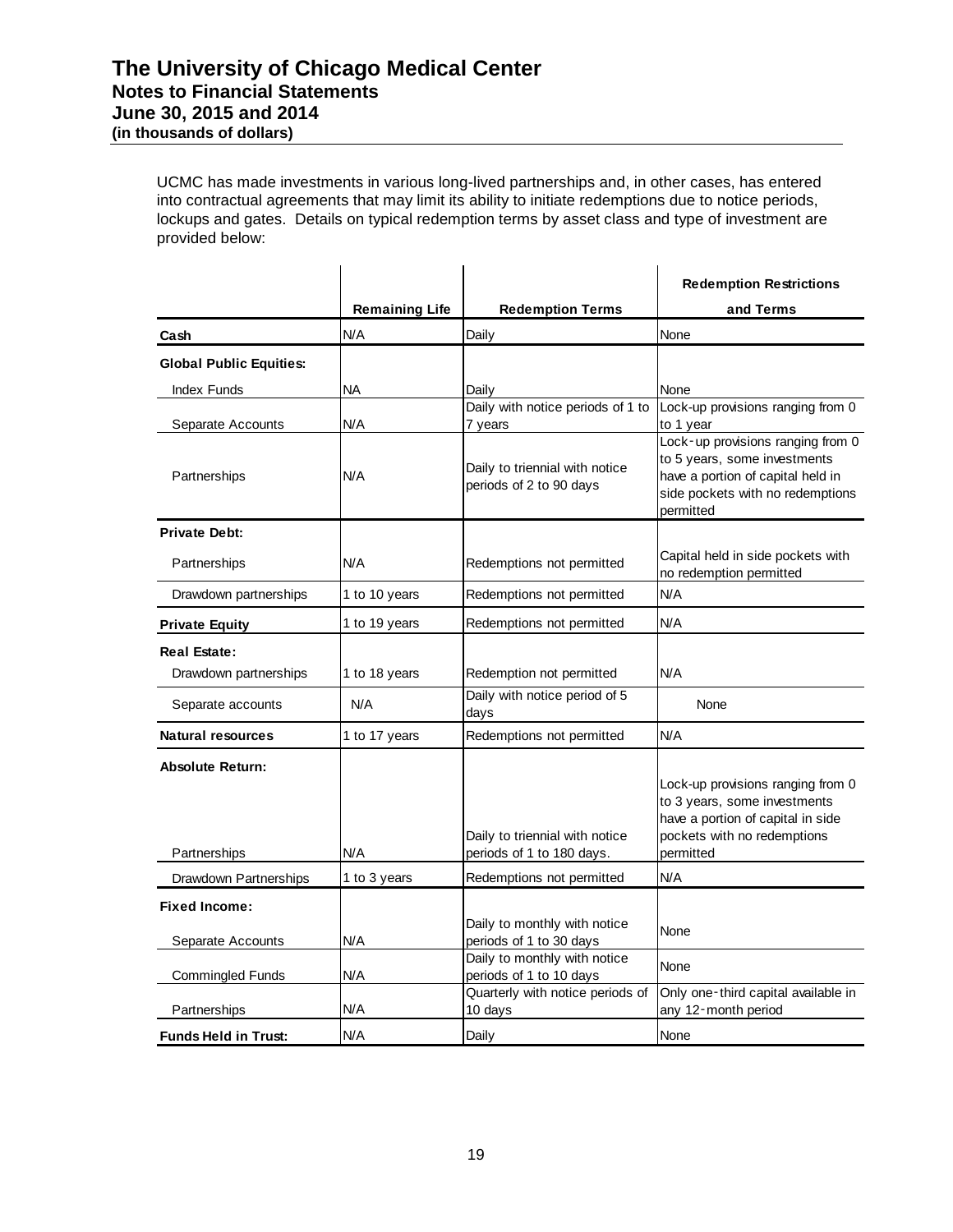## **6. Endowments**

UCMC's endowment consists of individual donor restricted endowment funds and boarddesignated endowment funds for a variety of purposes plus the following where the assets have been designated for endowment: pledges receivable, split interest agreements, and other net assets. The endowment includes both donor-restricted endowment funds and funds designated by the Board of Trustees to function as endowments. The net assets associated with endowment funds including funds designated by the Board of Trustees to function as endowments, are classified and reported based on the existence or absence of donor imposed restrictions.

Illinois is governed by the "Uniform Prudent Management of Institutional Funds Act" (UPMIFA). The Board of Trustees of UCMC has interpreted UPMIFA as sustaining the preservation of the original gift as of the gift date of the donor-restricted endowment funds absent explicit donor stipulations to the contrary. As a result of this interpretation, UCMC classifies as permanently restricted net assets, (a) the original value of gifts donated to the permanent endowment, (b) the original value of subsequent gifts to the permanent endowment, and (c) accumulations to the permanent endowment made in accordance with the direction of the applicable donor gift instrument at the time the accumulation is added to the fund. The remaining portion of the donorrestricted endowment fund that is not classified in permanently restricted net assets is classified as temporarily restricted net assets until those amounts are appropriated for expenditure by UCMC in a manner consistent with the standard of prudence prescribed by UPMIFA.

| UCMC has the following donor-restricted endowment activities during the years ended June 30, |
|----------------------------------------------------------------------------------------------|
| 2015 and 2014 delineated by net asset class:                                                 |

|                                                             | <b>Unrestricted</b>                |    |                                  |    |                                         |    |               |
|-------------------------------------------------------------|------------------------------------|----|----------------------------------|----|-----------------------------------------|----|---------------|
|                                                             | <b>Funds</b><br><b>Functioning</b> |    | Temporarily<br><b>Restricted</b> |    | <b>Permanently</b><br><b>Restricted</b> |    | 2015<br>Total |
| Endowment net assets,<br>beginning of year                  | \$<br>921,696                      | \$ | 74,468                           | \$ | 8,082                                   | \$ | 1,004,246     |
| Investment return:<br>Investment income<br>Net appreciation | 40,491                             |    | 907                              |    |                                         |    | 41,398        |
| (realized and unrealized)                                   | (13, 703)                          |    | 1,879                            |    |                                         |    | (11, 824)     |
| Total investment return                                     | 26,788                             |    | 2,786                            |    |                                         |    | 29,574        |
| Gifts and other additions                                   | 32,000                             |    |                                  |    | 10                                      |    | 32,010        |
| Appropriation of<br>endowment assets<br>for expenditure     | (43, 486)                          |    | (4,095)                          |    |                                         |    | (47, 581)     |
| Replenishment of<br>endowment assets<br>for capital         | (21, 332)                          |    |                                  |    |                                         |    | (21, 332)     |
| Other                                                       | (1, 187)                           |    | 409                              |    |                                         |    | (778)         |
|                                                             |                                    |    |                                  |    |                                         |    |               |
| Endowment net assets,                                       |                                    |    |                                  |    |                                         |    |               |
| end of year                                                 | \$<br>914,479                      | \$ | 73,568                           | \$ | 8,092                                   | \$ | 996,139       |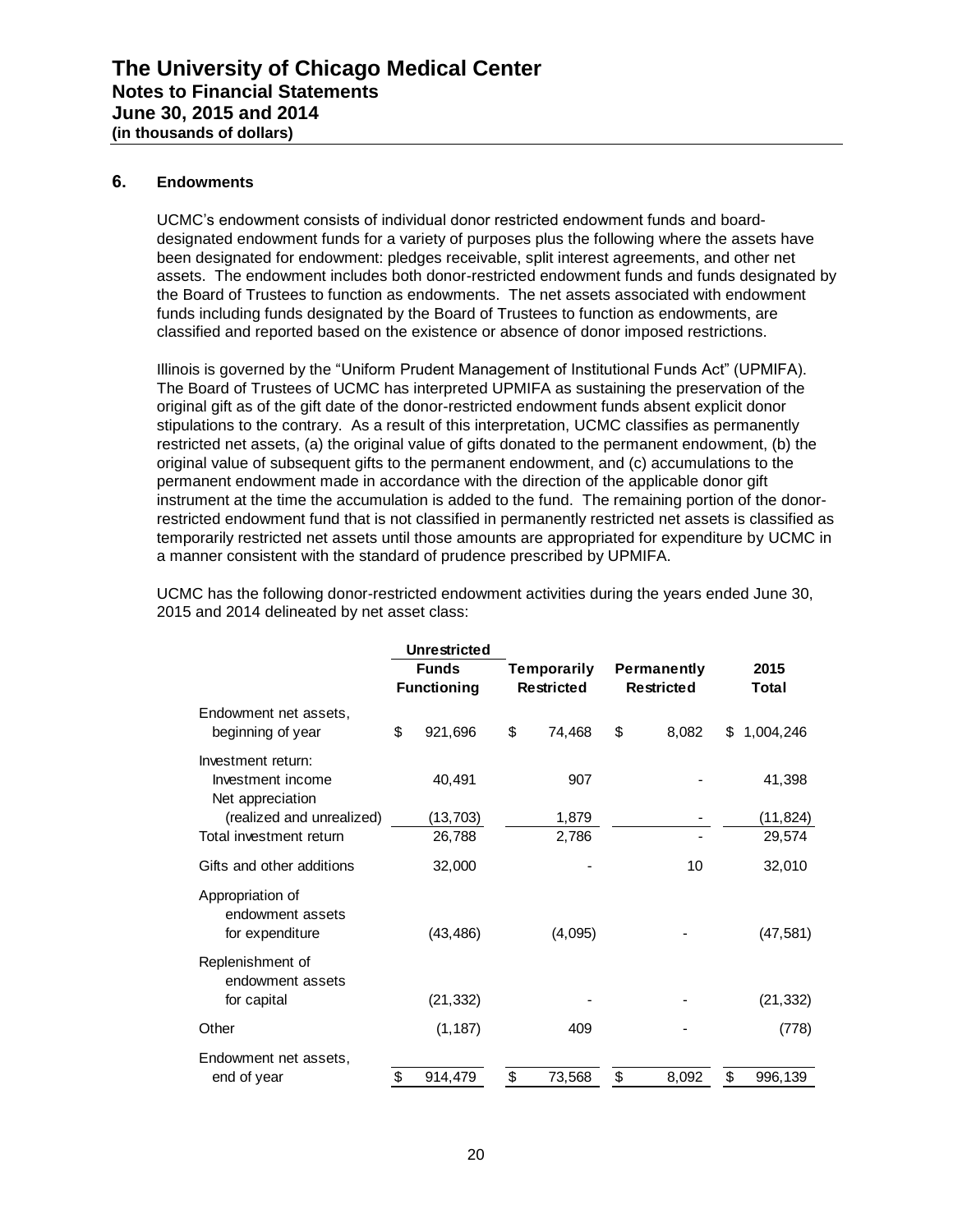# **The University of Chicago Medical Center Notes to Financial Statements**

# **June 30, 2015 and 2014**

**(in thousands of dollars)**

|                                                             | <b>Unrestricted</b><br><b>Funds</b><br><b>Functioning</b> |    | <b>Temporarily</b><br><b>Restricted</b> |    | <b>Permanently</b><br><b>Restricted</b> |    | 2014<br>Total     |
|-------------------------------------------------------------|-----------------------------------------------------------|----|-----------------------------------------|----|-----------------------------------------|----|-------------------|
| Endowment net assets,<br>beginning of year                  | \$<br>707,290                                             | \$ | 68,634                                  | \$ | 6,082                                   | \$ | 782,006           |
| Investment return:<br>Investment income<br>Net appreciation | 37,212                                                    |    | 1,207                                   |    |                                         |    | 38,419            |
| (realized and unrealized)<br>Total investment return        | 63,947<br>101,159                                         |    | 8,092<br>9,299                          |    |                                         |    | 72,039<br>110,458 |
| Gifts and other additions                                   | 87,500                                                    |    |                                         |    | 2,000                                   |    | 89,500            |
| Appropriation of<br>endowment assets<br>for expenditure     | (40, 272)                                                 |    | (3,850)                                 |    |                                         |    | (44, 122)         |
| Replenishment of<br>endowment assets<br>for capital         | 67,215                                                    |    |                                         |    |                                         |    | 67,215            |
| Other                                                       | (1, 196)                                                  |    | 385                                     |    |                                         |    | (811)             |
| Endowment net assets,<br>end of year                        | \$<br>921,696                                             | \$ | 74,468                                  | \$ | 8,082                                   | \$ | 1,004,246         |

Description of amounts classified as permanently restricted net assets and temporarily restricted net assets (Endowments only) as of June 30, 2015 and 2014:

|                                                                                                                                      | <b>Perpetual</b>        | Time-<br><b>Restricted</b><br>by Donor |       | Time-<br><b>Restricted</b><br>by Law | 2015<br>Total                   |
|--------------------------------------------------------------------------------------------------------------------------------------|-------------------------|----------------------------------------|-------|--------------------------------------|---------------------------------|
| Restricted for pediatric health care \$<br>Restricted for adult health care<br>Restricted for educational and                        | 1,855<br>1,926          |                                        |       | \$<br>17,409<br>53,481               | \$<br>19,264<br>55,407          |
| scientific programs                                                                                                                  | 4,311                   |                                        |       | 2,678                                | 6,989                           |
|                                                                                                                                      | \$<br>8,092             | \$                                     |       | \$<br>73,568                         | \$<br>81,660                    |
|                                                                                                                                      | Perpetual               | <b>Restricted</b><br>by Donor          | Time- | Time-<br><b>Restricted</b><br>by Law | 2014<br>Total                   |
| Restricted for pediatric health care \$<br>Restricted for adult health care<br>Restricted for educational and<br>scientific programs | 1,845<br>1,925<br>4,312 | \$                                     |       | \$<br>16,918<br>54,780<br>2,769      | \$<br>18,763<br>56,705<br>7,081 |
|                                                                                                                                      | \$<br>8,082             | \$                                     |       | \$<br>74,467                         | \$<br>82,549                    |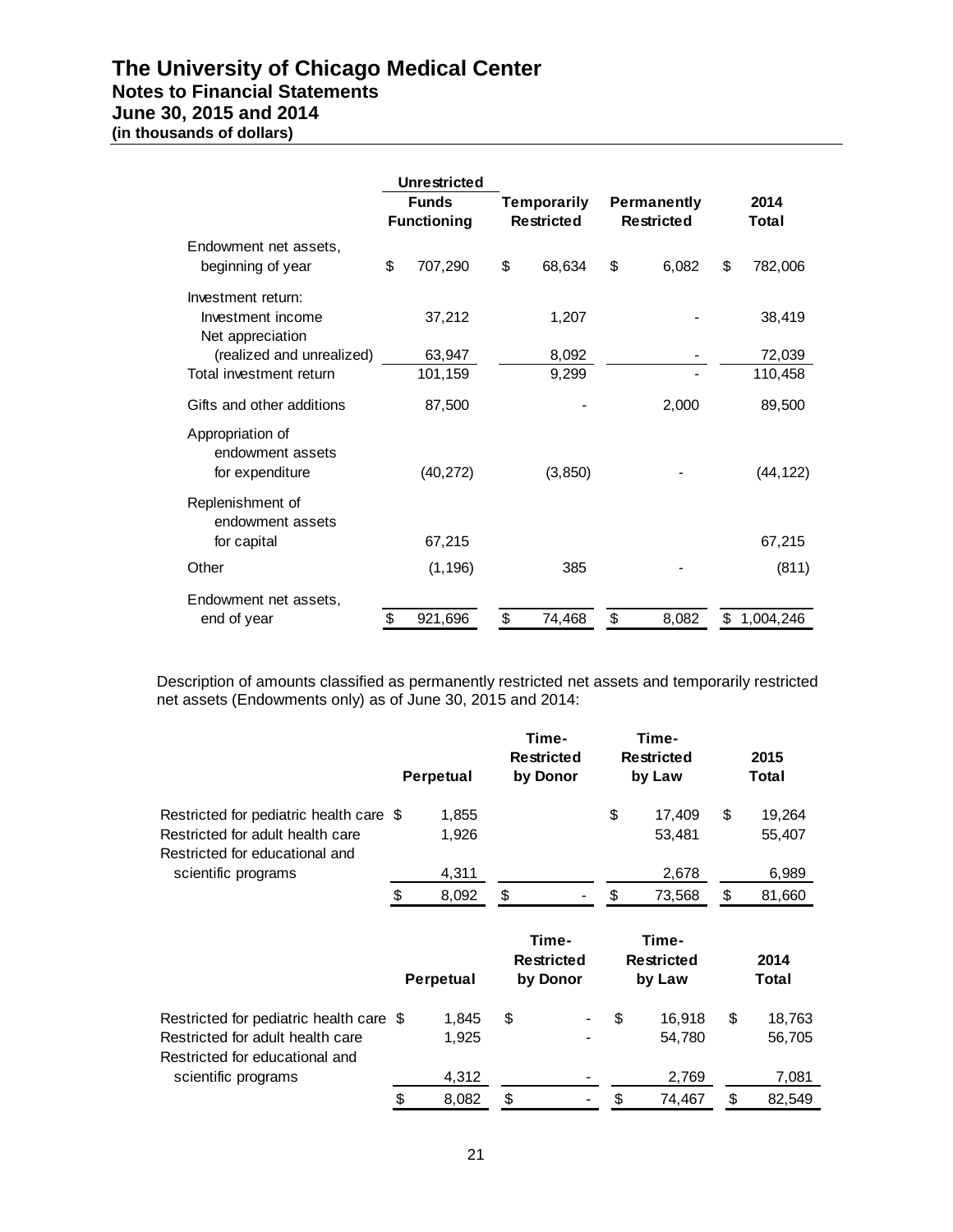## **Investment and Spending Policies**

UCMC has adopted endowment investment and spending policies that attempt to provide a predictable stream of funding to programs supported by its endowment while seeking to maintain the purchasing power of endowment assets. UCMC expects its endowment funds over time, to provide an average rate of return of approximately 6% annually. To achieve its long-term rate of return objectives, UCMC relies on a total return strategy in which investment returns are achieved through both capital appreciation (realized and unrealized gains) and current yield (interest and dividends). Actual returns in any given year may vary from this amount.

For endowments invested in TRIP, the Board of Trustees of UCMC has adopted the University's method to be used to appropriate endowment funds for expenditure, including following the University's payout formula. The University utilizes the total return concept in allocating endowment income. In accordance with the University's total return objective, between 4.5% and 5.5% of a 12-quarter moving average of the fair value of endowment investments, lagged by one year, is available each year for expenditure in the form of endowment payout. The exact payout percentage, which is set each year by the Board of Trustees with the objective of a 5% average payout over time, was 5.5% for the fiscal years ended June 30, 2015 and 2014. If endowment income received is not sufficient to support the total return objective, the balance is provided from capital gains. If income received is in excess of the objective, the balance is reinvested in the endowment.

For endowments invested apart from TRIP, UCMC calculates a payout of 4% annually on a rolling 24-month average market value. In establishing this policy, the Board considered the expected long term rate of return on its endowment.

# **7. Property, Plant and Equipment**

The components of property, plant and equipment as of June 30 are as follows:

|                                          | 2015         | 2014       |
|------------------------------------------|--------------|------------|
| Land and land rights                     | \$<br>36,008 | 36,008     |
| Buildings and improvements               | 1,385,018    | 1,288,213  |
| Equipment                                | 512,531      | 515,713    |
| Construction in progress                 | 55,238       | 58,313     |
|                                          | 1,988,795    | 1,898,247  |
| Less accumulated depreciation            | (756,011)    | (698, 340) |
| Total property, plant and equipment, net | 1,232,784    | 1,199,907  |

UCMC's net property, plant and equipment cost includes \$10,000 representing assets under capital leases with the University, which are stated at the UCMC's historical cost. The cost of buildings that are jointly used by the University and UCMC is allocated based on the lease provisions. In addition, land and land rights includes \$16,400 and \$17,800 for 2015 and 2014, respectively, which represents the unamortized portion of initial lease payments made to the University. UCMC entered into a services agreement in 2013 for the exclusive right to operate certain food service operations at the Medical Center, which included a capital commitment in the amount of \$11,800 for equipment and renovations provided by the contractor. In 2014 UCMC terminated this food service operation agreement and settled all outstanding balances, including the capital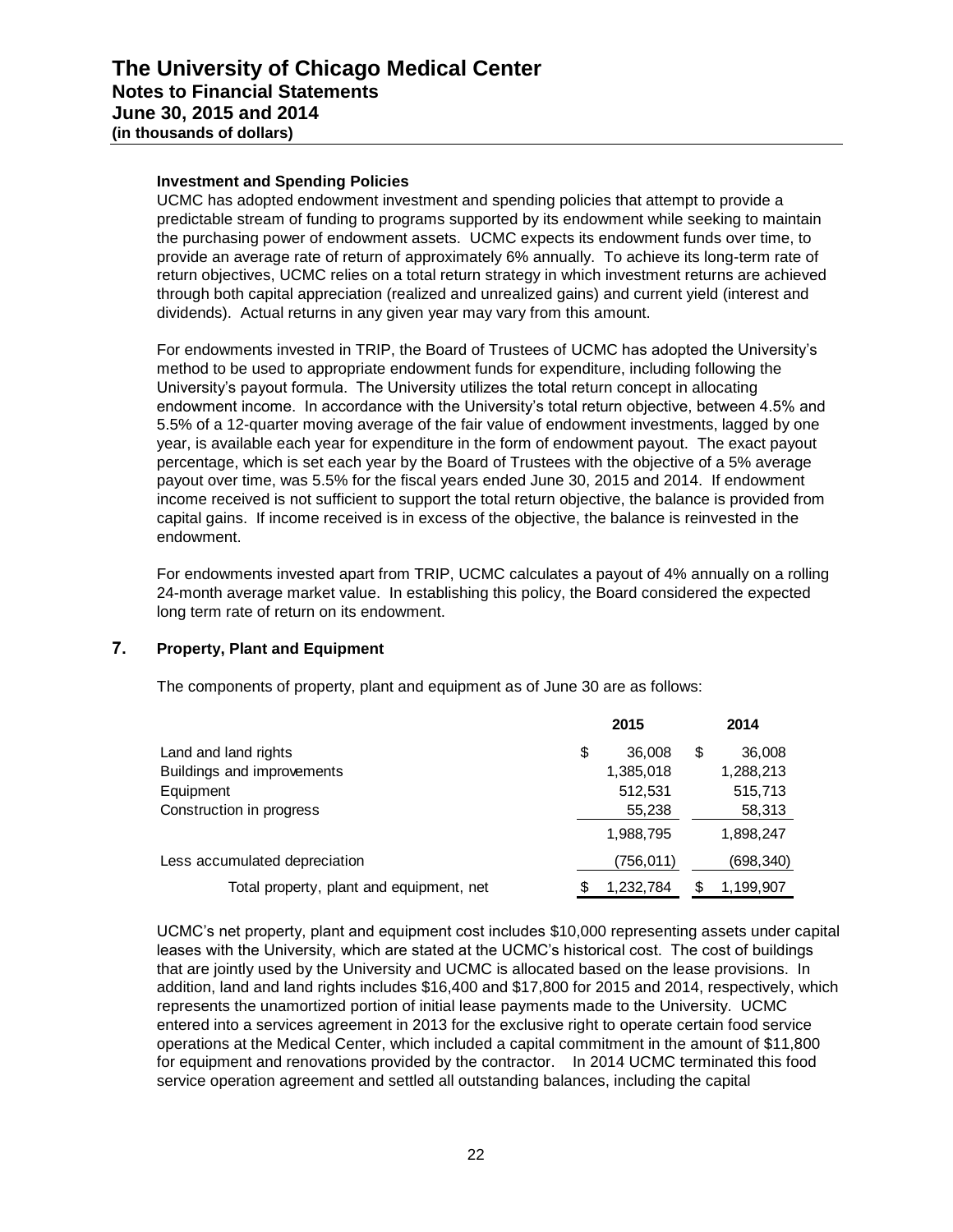commitment. The amount outstanding under this commitment as of June 30, 2015 and 2014 was \$0.

A new parking garage was placed into service in 2015 with a total cost of \$79,500; approximately \$47,200 was spent in 2015 related to the structure.

Capitalized interest costs in 2015 and 2014 were \$300 and \$60, respectively.

## **8. Long-Term Debt**

Long-term debt as of June 30 consists of the following:

|                                                  | <b>Final fiscal</b> |               |      |           |      |          |
|--------------------------------------------------|---------------------|---------------|------|-----------|------|----------|
|                                                  | year maturity       | Interest rate | 2015 |           | 2014 |          |
| Fixed rate:                                      |                     |               |      |           |      |          |
| Illinois Health Facilities Authority:            |                     |               |      |           |      |          |
| Series 2003                                      | 2015                | 5.0           | \$   |           | \$   | 7,410    |
| Illinois Finance Authority:                      |                     |               |      |           |      |          |
| Series 2009A and B                               | 2027                | 4.9           |      | 148,480   |      | 149,330  |
| Series 2009C                                     | 2037                | 5.4           |      | 60,900    |      | 85,000   |
| Series 2009D-1 and 2 (synthetically fixed rate)  | 2044                | 3.9           |      | 70.000    |      | 70.000   |
| Series 2009E-1 and 2 (synthetically fixed rate)  | 2044                | 3.9           |      | 70,000    |      | 70,000   |
| Series 2010 A and B (synthetically fixed rate)   | 2045                | 3.9           |      | 92.500    |      | 92.500   |
| Series 2011 A and B (synthetically fixed rate)   | 2045                | 3.9           |      | 92,500    |      | 92,500   |
| Series 2011C                                     | 2042                | 5.5           |      | 90,000    |      | 90,000   |
| Series 2012A                                     | 2037                | 4.5           |      | 68,535    |      | 70,325   |
| Series 2015A                                     | 2029                | 5.0           |      | 21,895    |      | $\Omega$ |
| Unamortized premium                              |                     |               |      | 12,016    |      | 9,797    |
| Total fixed rate                                 |                     |               |      | 726,826   |      | 736,862  |
| Variable rate:                                   |                     |               |      |           |      |          |
| Series 2013A                                     | 2020                | 3.1           |      | 75,000    |      | 24,706   |
| Illinois Educational Facilities Authority (IEFA) | 2038                | 0.1           |      | 77,717    |      | 79,517   |
| Total variable rate                              |                     |               |      | 152,717   |      | 104,223  |
| Total notes and bonds payable                    |                     |               |      | 879,543   |      | 841,085  |
| Less current portion of long-term debt           |                     |               |      | (11, 535) |      | (10,050) |
| Long-term portion of debt                        |                     |               |      | 868,008   | \$   | 831,035  |

The fair value of long-term debt is based on the pricing of fixed-rate bonds of market participants, including assumptions about the present value of current market interest rates, and loans of comparable quality and maturity. The fair value of long-term debt would be a Level 2 hierarchy. The carrying value of long-term debt is below the estimated fair value of the debt by \$27,400 and \$37,400 as of June 30, 2015 and June 30, 2014, respectively, based on the quoted market prices for the same or similar issues.

Scheduled annual repayments for the next five years are as follows at June 30:

| <u>Year</u> | Amount       |
|-------------|--------------|
| 2016        | 12,778<br>S. |
| 2017        | 13,255       |
| 2018        | 13.868       |
| 2019        | 14.513       |
| 2020        | 15.208       |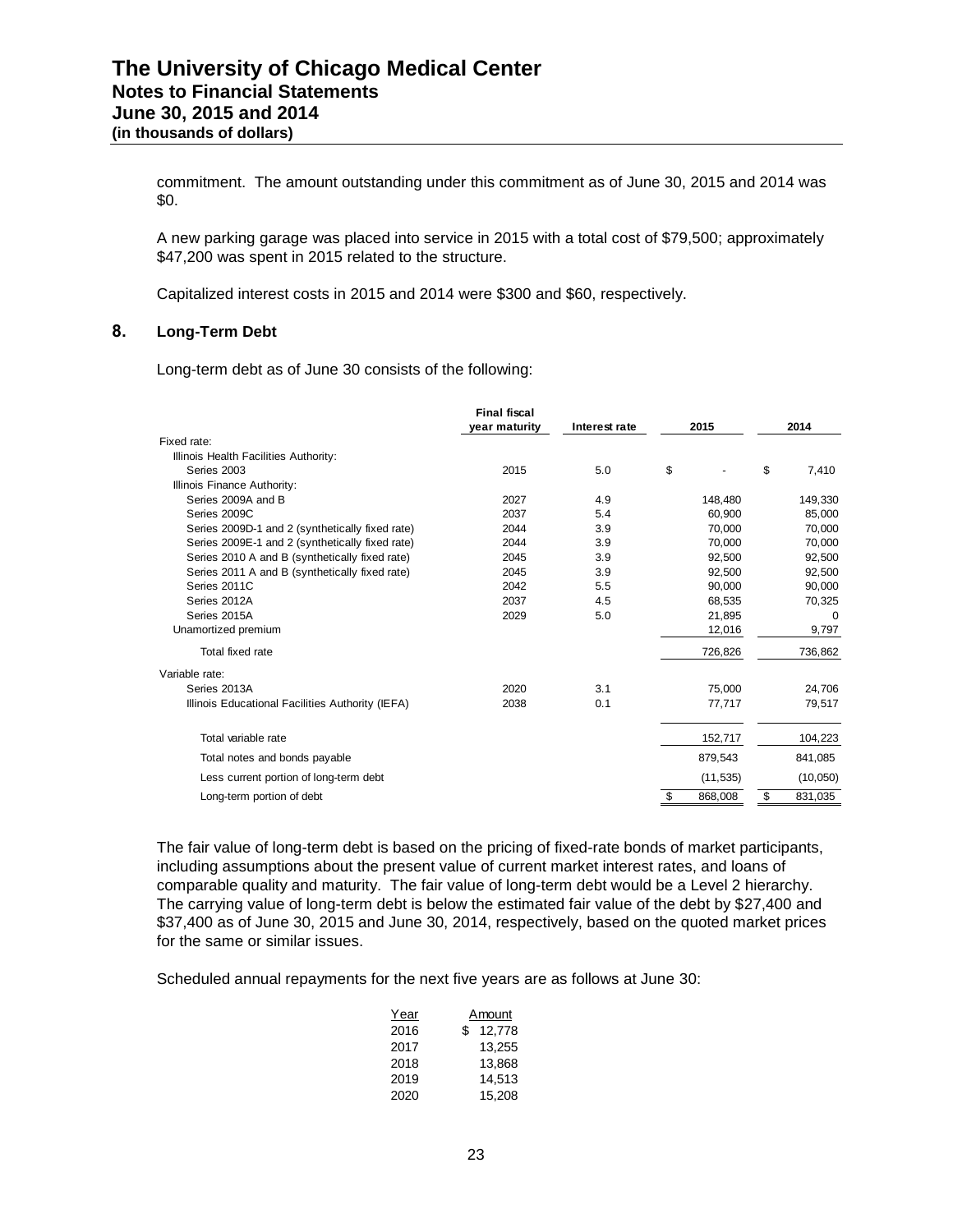Under its various indebtedness agreements, the Medical Center is subject to certain financial covenants, including maintaining a minimum debt service coverage ratio, maintaining minimum levels of days cash on hand, maintaining debt to capitalization at certain levels; limitations on selling, leasing, or otherwise disposing of Medical Center property; and certain other nonfinancial covenants. Each of the bond series is collateralized by unrestricted receivables under a Master Trust Indenture and subject to certain restrictions. The Medical Center was in compliance with its debt covenants as of June 30, 2015 and 2014.

# *Recent Financing Activity*

In March 2015, the IFA issued \$21,895 of Series 2015A Revenue Refunding Bonds, allocated to the Medical Center for the purpose of refunding a portion of the Illinois Health Facilities Authority Revenue Bonds, Series 2009C. The Series 2015A Bonds are secured by a Direct Note Obligation, Series 2015A of the Medical Center issued pursuant to the Master Trust Indenture. The extinguishment of the Series 2009C bonds resulted in a loss of \$700K, the majority of which was recorded to supplies and other expense in 2015.

## *Letters of Credit*

Payment on each of the variable rate demand revenue bonds is also collateralized by a letter of credit. The letter of credit that support the Series 2009D bonds expires in June 2017. The letter of credit that supports the 2009E bonds expires in December 2018. The letters of credit that support the Series 2010A and Series 2010B bonds expire in November 2020 and November 2018, respectively, and the letters of credit that support the Series 2011A and Series 2011B bonds expire in May 2021 and May 2016, respectively. UCMC has received a commitment to renew the Letter of Credit Reimbursement Agreement for the Series 2011B bonds, and expects to renew or replace the letter of credit prior to its expiration. The letters of credit are subject to certain restrictions, which include financial ratio requirements and consent to future indebtedness. The most restrictive financial ratio is to maintain a debt service coverage ratio of 1.25:1. UCMC was in compliance with all applicable debt covenants at June 30, 2015.

Payment on each of the IEFA bonds is collateralized by a letter of credit maturing November 2017. The letter of credit is subject to certain restrictions, which include financial ratio requirements. The most restrictive financial ratio is to maintain a debt service coverage ratio of 1.75:1. UCMC was in compliance with all applicable debt covenants at June 30, 2015.

Included in UCMC's debt is \$77,700 of commercial paper revenue notes and \$325,000 of variable rate demand bonds. In the event that UCMC's remarketing agents are unable to remarket the bonds, the trustee of the bonds will tender them under the letters of credit. Scheduled repayments under the letters of credit are between 1 and 3 years, beginning after a grace period of at least one year, and bear interest rates different from those associated with the original bond issue. Any bonds tendered are still eligible to be remarketed. Bonds subsequently remarketed would be subject to the original bond repayment schedules.

UCMC paid interest, net of capitalized interest, of approximately \$33,600 and \$33,500 in 2015 and 2014, respectively.

UCMC has a \$40,000 line of credit from a commercial bank. As of June 30, 2015 and 2014, no amount was outstanding under this line.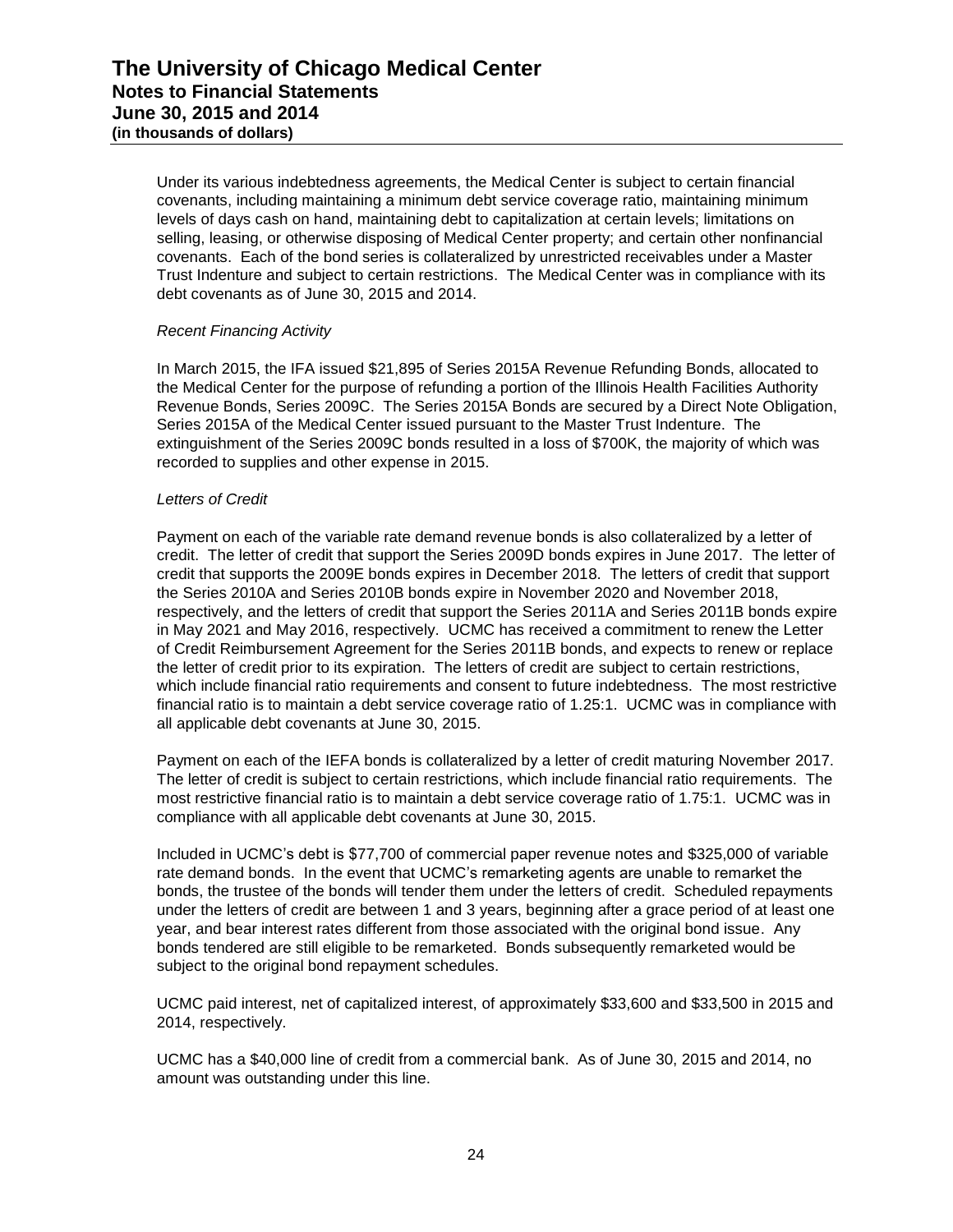## **9. Commitments**

#### **Leases**

UCMC has capital and noncancelable operating leases for certain buildings and equipment. Future minimum payments required under noncancelable operating and capital leases as of June 30 are as follows:

|                                                     | <b>Operating</b> | Capital |   |  |
|-----------------------------------------------------|------------------|---------|---|--|
| 2016                                                | \$<br>2,249      | \$      | ۰ |  |
| 2017                                                | 698              |         |   |  |
| 2018                                                | 712              |         |   |  |
| 2019                                                | 727              |         |   |  |
| 2020 and thereafter                                 | 5,678            |         |   |  |
| Total minimum lease payments                        | 10,064           |         |   |  |
| Less - Amount representing interest                 |                  |         |   |  |
| Present value of net minimum capital lease payments |                  | S       |   |  |

The amount of total assets capitalized under these leases at both June 30, 2015 and June 30, 2014 is \$2,300 with related accumulated depreciation of \$2,300 and \$2,000, respectively. Rental expense was approximately \$5,600 and \$5,800 for the years ended June 30, 2015 and 2014, respectively, including a \$500 annual rental of a parking garage from the University.

## **10. Insurance**

UCMC is included under certain of the University's insurance programs. Since 1977, UCMC, in conjunction with the University, has maintained a self-insurance program for its medical malpractice liability. This program is supplemented with commercial excess insurance above the University's self-insurance retention, which for the years ended June 30, 2015 and 2014 was \$5,000 per claim and unlimited in the aggregate. Claims in excess of \$5,000 are subject to an additional self-insurance retention limited to \$12,500 per claim and \$22,500 in aggregate.

The estimated liability for medical malpractice self-insurance is actuarially determined based upon estimated claim reserves and various assumptions, and represents the estimated present value of self-insurance claims that will be settled in the future. It considers anticipated payout patterns as well as interest to be earned on available assets prior to payment. The discount rate used to value the self-insurance liability is a risk-adjusted rate commensurate with the duration of anticipated payments. These inputs to the fair value estimate of the liability are considered Level 2 in the fair value hierarchy.

A comparison of the estimated liability for incurred malpractice claims (filed and not filed) and net assets for the combined University and UCMC self-insurance program as of June 30, 2015 and 2014, is presented below: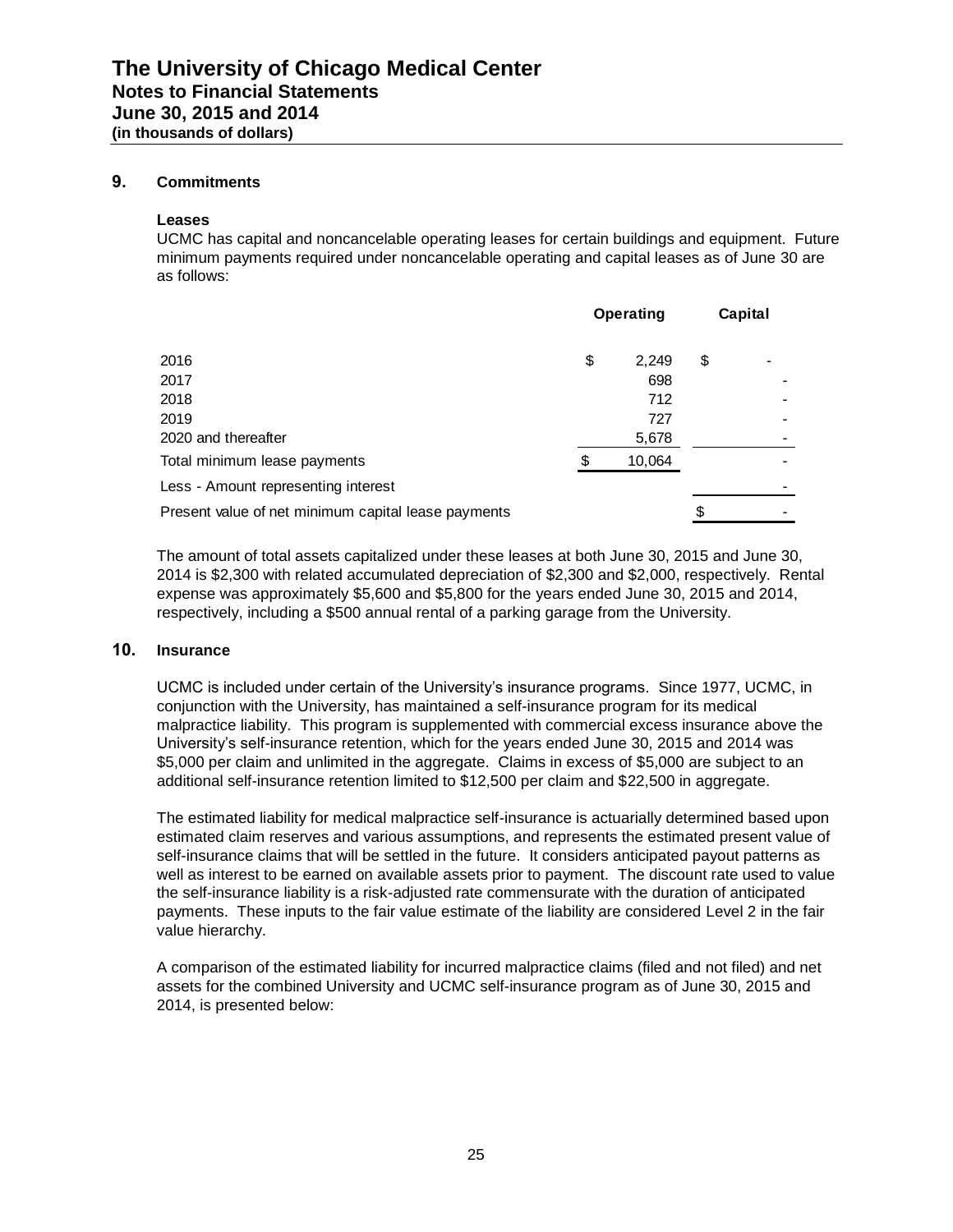|                                                     | 2015    |      | 2014    |
|-----------------------------------------------------|---------|------|---------|
| Actuarial present value of self-insurance liability |         |      |         |
| for medical malpractice                             | 250.444 | - \$ | 238,552 |
| Total assets available for claims                   | 351.828 | - \$ | 332.592 |

If the present-value method were not used, the ultimate liability for medical malpractice selfinsurance claims would be approximately \$43,400 higher at June 30, 2015. The interest rate assumed in determining the present value was 4.25% for 2015 and 2014. The Medical Center has recorded its pro-rata share of the malpractice self-insurance liability as required under ASU 2010- 24 in the amount of \$112,700 and \$115,400 at June 30, 2015 and June 30, 2014, respectively, with an offsetting receivable from the malpractice trust to cover any related claims.

The malpractice self-insurance trust assets consist primarily of funds held in TRIP.

UCMC recognizes as malpractice expense its negotiated pro-rata share of the actuarially determined normal contribution, with gains and losses amortized over five years, with no retroactive adjustments, as provided in the operating agreement. For fiscal year 2016, the Medical Center expense will be \$12,800 related to malpractice insurance.

UCMC designated \$16,400 and \$17,100 as of June 30, 2015 and 2014, respectively, as a workers' compensation self-insurance reserve trust fund. The self-insurance program investments consist of approximately 60% bonds and 40% marketable equities. The specifically identified claim requirements and actuarially determined reserve requirements for unreported workers' compensation claims were \$8,200 as of June 30, 2015 and 2014. The University also charges UCMC for its portion of other commercial insurance and self-insurance costs.

# **11. Pension Plans**

## **Active Plans**

A majority of UCMC's personnel participate in the University's defined benefit and contribution pension plan. Under the defined benefit portion of this plan, benefits are based on years of service and the employee's compensation for the five highest paid consecutive years within the last ten years of employment. UCMC and the University make annual contributions to this portion of the plan at a rate necessary to maintain plan funding on an actuarially recommended basis. UCMC recognizes its share of net periodic pension cost as expense and any difference in the contribution amount as a transfer of unrestricted net assets. The adjustment to net assets was an increase of \$1,000 for 2015 and a decrease of \$1,000 for 2014. Contributions of \$32,500 were made in the fiscal years ended June 30, 2015 and 2014. UCMC expects to make contributions of \$32,500 for the fiscal year ended June 30, 2016 that will be entirely expensed as net periodic pension costs.

Under the defined contribution portion of the plan, UCMC and plan participants make contributions that accrue to the benefit of the participants at retirement. UCMC's contributions, which are based on a percentage of each covered employee's salary, totaled approximately \$7,400 and \$6,700 for the years ended June 30, 2015 and 2014, respectively.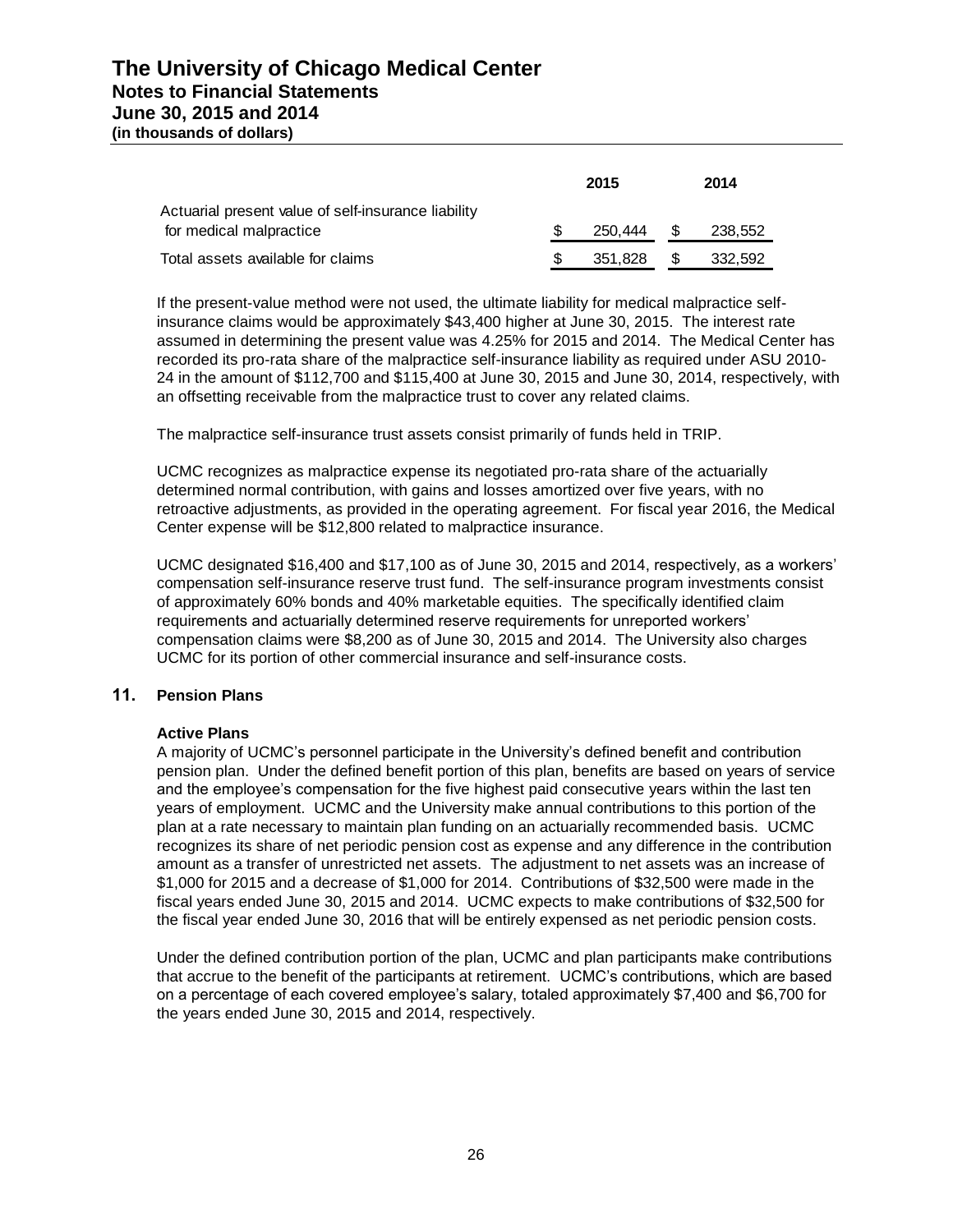# **The University of Chicago Medical Center Notes to Financial Statements June 30, 2015 and 2014 (in thousands of dollars)**

| <b>Plan Name</b>                                           | EIN            | <b>Contributions of UCMC</b> |                          |  |        |  |
|------------------------------------------------------------|----------------|------------------------------|--------------------------|--|--------|--|
|                                                            |                |                              | 2015                     |  | 2014   |  |
| University of Chicago Retirement Income Plan for Employees | 36-2177139-002 | -SS                          | $\overline{\phantom{a}}$ |  | 7.920  |  |
| University of Chicago Pension Plan for Staff Employees     | 36-2177139-003 |                              | 32,500                   |  | 24.580 |  |
|                                                            |                | S.                           | 32,500                   |  | 32,500 |  |

The benefit obligation, fair value of plan assets and funded status for the University's defined benefit plan included in the University's financial statements as of June 30, are shown below:

|                                                | 2015 |            |  | 2014       |
|------------------------------------------------|------|------------|--|------------|
| Projected benefit obligation                   |      | 954.886    |  | 916.791    |
| Fair value of plan assets                      |      | 695.869    |  | 671,793    |
| Deficit of plan assets over benefit obligation |      | (259, 017) |  | (244, 998) |

The weighted-average assumptions used in the accounting for the plan are shown below:

|                                | 2015    | 2014     |
|--------------------------------|---------|----------|
| Discount rate                  | $4.5\%$ | 4.3 %    |
| Expected return on plan assets | 6.5%    | 6.5 $%$  |
| Rate of compensation increase  | $3.5\%$ | $3.5 \%$ |

The weighted average asset allocation for the plan is as follows:

|                      | 2015  | 2014  |  |
|----------------------|-------|-------|--|
| Domestic equities    | 25%   | 28 %  |  |
| International equity | 24%   | 16 %  |  |
| Fixed income         | 51%   | 56 %  |  |
|                      | 100 % | 100 % |  |

The pension and other postretirement benefit obligation considers anticipated payout patterns as well as investment returns on available assets prior to payment. The discount rate used to value the pension and other postretirement benefit obligation is a risk-adjusted rate commensurate with the duration of anticipated payments. These inputs to the fair value estimate are considered Level 2 in the fair value hierarchy.

Total benefits and plan expenses paid by the plan were \$40,100 and \$39,300 for the fiscal years ended June 30, 2015 and 2014, respectively.

Expected future benefit payments excluding plan expenses are as follows: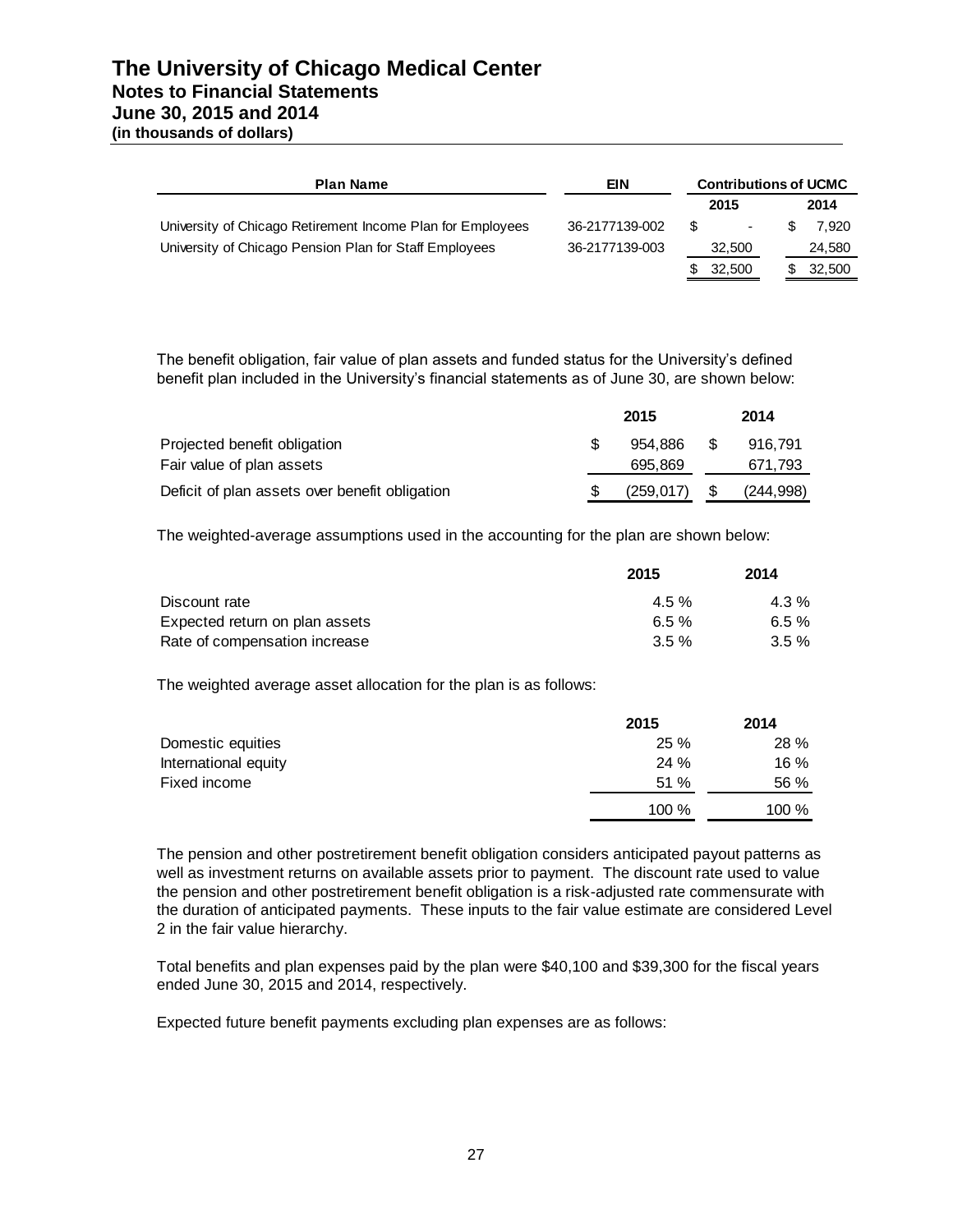| <b>Fiscal Year</b> |         |
|--------------------|---------|
| 2016               | 74.746  |
| 2017               | 50.099  |
| 2018               | 52,716  |
| 2019               | 54.767  |
| 2020               | 57,246  |
| 2021-2025          | 327,528 |
|                    |         |

Certain UCMC personnel participate in a contributory pension plan. Under this plan, UCMC and plan participants make annual contributions to purchase annuities equivalent to retirement benefits earned. UCMC's pension expense for this plan was \$5,200 and \$5,000 for the years ended June 30, 2015 and 2014, respectively.

## **Curtailed and Frozen Plan**

In June 2002, UCMC assumed sponsorship of the Louis A. Weiss Memorial Hospital Pension Plan (Employer Identification Number 36-3488183, Plan Number 003), which covers employees of a former affiliate. Participation and benefit accruals are frozen. All benefit accruals are fully vested.

Components of net periodic pension cost and other amounts recognized in unrestricted net assets include the following:

|                                                                                               | 2015        | <b>Years Ended June 30,</b><br>2014 |         |
|-----------------------------------------------------------------------------------------------|-------------|-------------------------------------|---------|
| Net periodic pension cost                                                                     |             |                                     |         |
| Interest cost                                                                                 | \$<br>2.293 | S                                   | 2.485   |
| Expected return on plan assets                                                                | (3,080)     |                                     | (2,794) |
| Amortization of unrecognized                                                                  |             |                                     |         |
| net actuarial loss                                                                            | 617         |                                     | 675     |
| Net periodic pension cost                                                                     | (170)       |                                     | 366     |
| Other changes in plan assets and benefit obligations<br>recognized in unrestricted net assets |             |                                     |         |
| Liability for pension benefits                                                                | (8, 192)    |                                     | 1.337   |
| Total recognized in net periodic pension cost and                                             |             |                                     |         |
| unrestricted net assets                                                                       | \$<br>8,022 |                                     | (971)   |

The following tables set forth additional required pension disclosure information for this plan: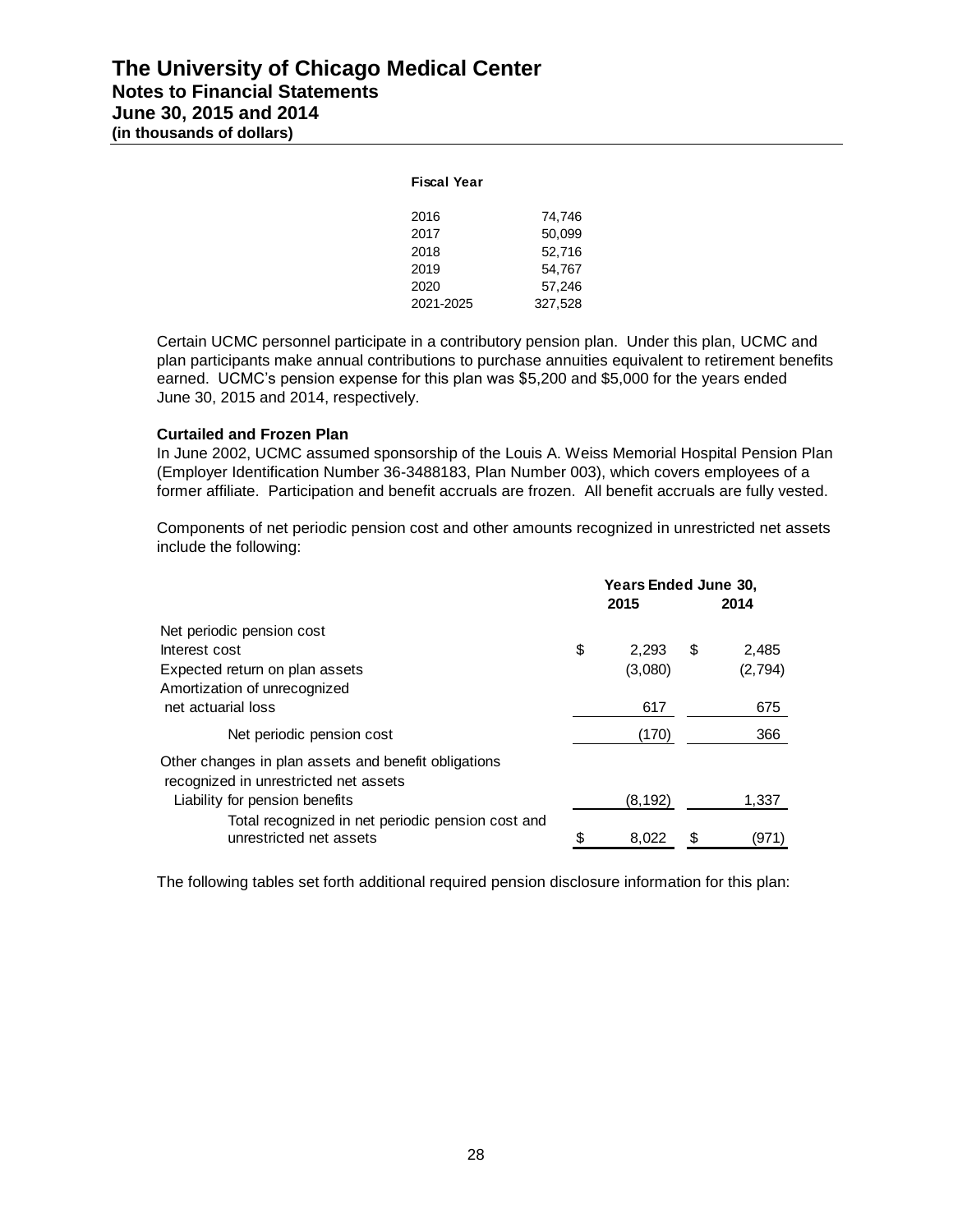# **The University of Chicago Medical Center Notes to Financial Statements June 30, 2015 and 2014**

**(in thousands of dollars)**

|                                                | 2015           | <b>Years Ended June 30,</b><br>2014 |          |  |
|------------------------------------------------|----------------|-------------------------------------|----------|--|
| Change in projected benefit obligation         |                |                                     |          |  |
| Benefit obligation at beginning of year        | \$<br>56,410   | S                                   | 54,090   |  |
| Interest cost                                  | 2,293          |                                     | 2,485    |  |
| Net actuarial loss (gain)                      | 5,382          |                                     | 3,237    |  |
| Benefits paid                                  | (3,767)        |                                     | (3, 402) |  |
|                                                | 60,318         |                                     | 56,410   |  |
| Change in plan assets                          |                |                                     |          |  |
| Fair value of plan assets at beginning of year | 53,151         |                                     | 48,360   |  |
| Actual return on plan assets                   | (347)          |                                     | 6,693    |  |
| Employer contribution                          | 3,000          |                                     | 1,500    |  |
| Benefits paid                                  | (3,767)        |                                     | (3, 402) |  |
|                                                | 52,037         |                                     | 53,151   |  |
| Funded status at end of year                   | \$<br>(8, 281) | \$                                  | (3, 259) |  |

Amounts recognized in the balance sheet are included in noncurrent liabilities.

Accumulated plan benefits equal projected plan benefits. Assumptions used in the accounting for the net periodic pension cost were as follows:

|                                | 2015    | 2014    |
|--------------------------------|---------|---------|
| Discount rate                  | $4.3\%$ | $4.2\%$ |
| Expected return on plan assets | 6.0%    | 6.0 %   |
| Rate of compensation increase  | N/A     | N/A     |

Weighted average asset allocations for plan assets are as follows:

|                        | 2015  | 2014  |
|------------------------|-------|-------|
| Cash                   | 3%    | 1 $%$ |
| Fixed income           | 58    | 56    |
| Domestic equities      | 29    | 29    |
| International equities | 10    | 14    |
|                        | 100 % | 100 % |

All plan assets are valued using level 1 inputs. The target asset allocation is 40% equities and 60% fixed income. The expected return on plan assets is based on historical investment returns for similar investment portfolios.

UCMC expects to make contributions of \$1,500 to the plan in the fiscal year ending June 30, 2016.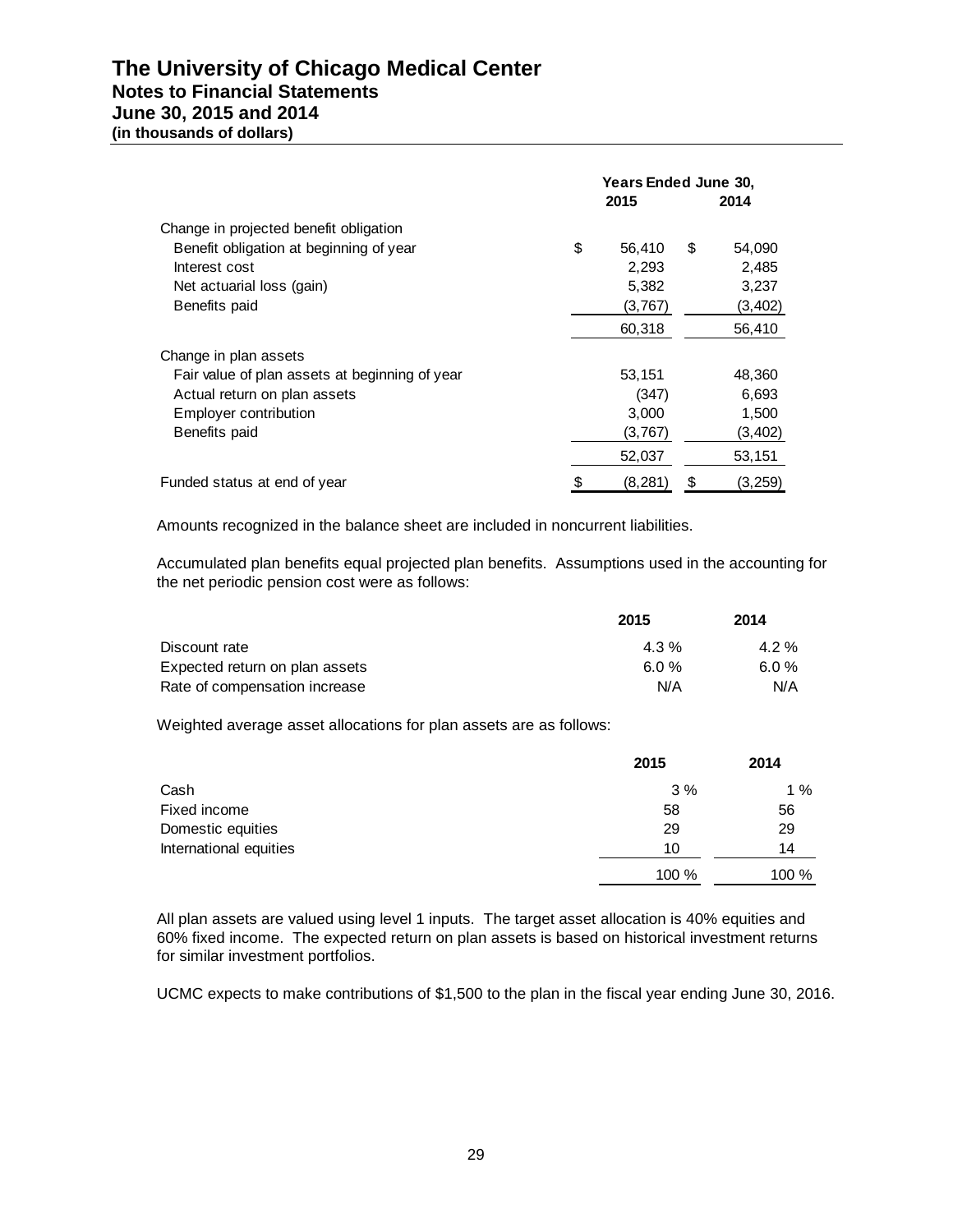Expected future benefit payments are:

## **Fiscal Year**

| 2016 |           | \$<br>3,758 |
|------|-----------|-------------|
| 2017 |           | 3,767       |
| 2018 |           | 3,780       |
| 2019 |           | 3,798       |
| 2020 |           | 3,863       |
|      | 2021-2025 | 19,358      |
|      |           |             |

# **12. Concentration of Credit Risk**

As a hospital, UCMC is potentially subject to concentration of credit risk from patient accounts receivable and certain investments. Investments, which include government and agency securities, stocks, corporate bonds, real assets, absolute return, and private equities, are not concentrated in any corporation or industry or with any single counter-party. UCMC receives a significant portion of its payments for services rendered from a limited number of government and commercial third-party payors, including Medicare, Medicaid, and Blue Cross. Medicaid approximated 19% and 17% of the Medical Center's net revenue for 2015 and 2014, respectively. Medicaid represented 26% and 21% of UCMC's net accounts receivable at June 30, 2015 and 2014, respectively. Management does not anticipate any collection risk related to the Medicaid accounts receivable at June 30, 2013. UCMC has not historically incurred any significant credit losses outside the normal course of business.

# **13. Pledges**

Pledges receivable at June 30 are shown below:

|                                                     |    | 2015  |   | 2014  |
|-----------------------------------------------------|----|-------|---|-------|
| Unconditional promises expected to be collected in: |    |       |   |       |
| Less than one year                                  | \$ | 1.102 | S | 2,420 |
| One year to five years                              |    | 1,522 |   | 2,142 |
| More than five years                                |    |       |   |       |
|                                                     |    | 2,624 |   | 4,562 |
| Less unamortized discount (discount rate 5.5%)      |    |       |   | (71)  |
| Total                                               | S  | 2.624 |   | 4.491 |
|                                                     |    |       |   |       |